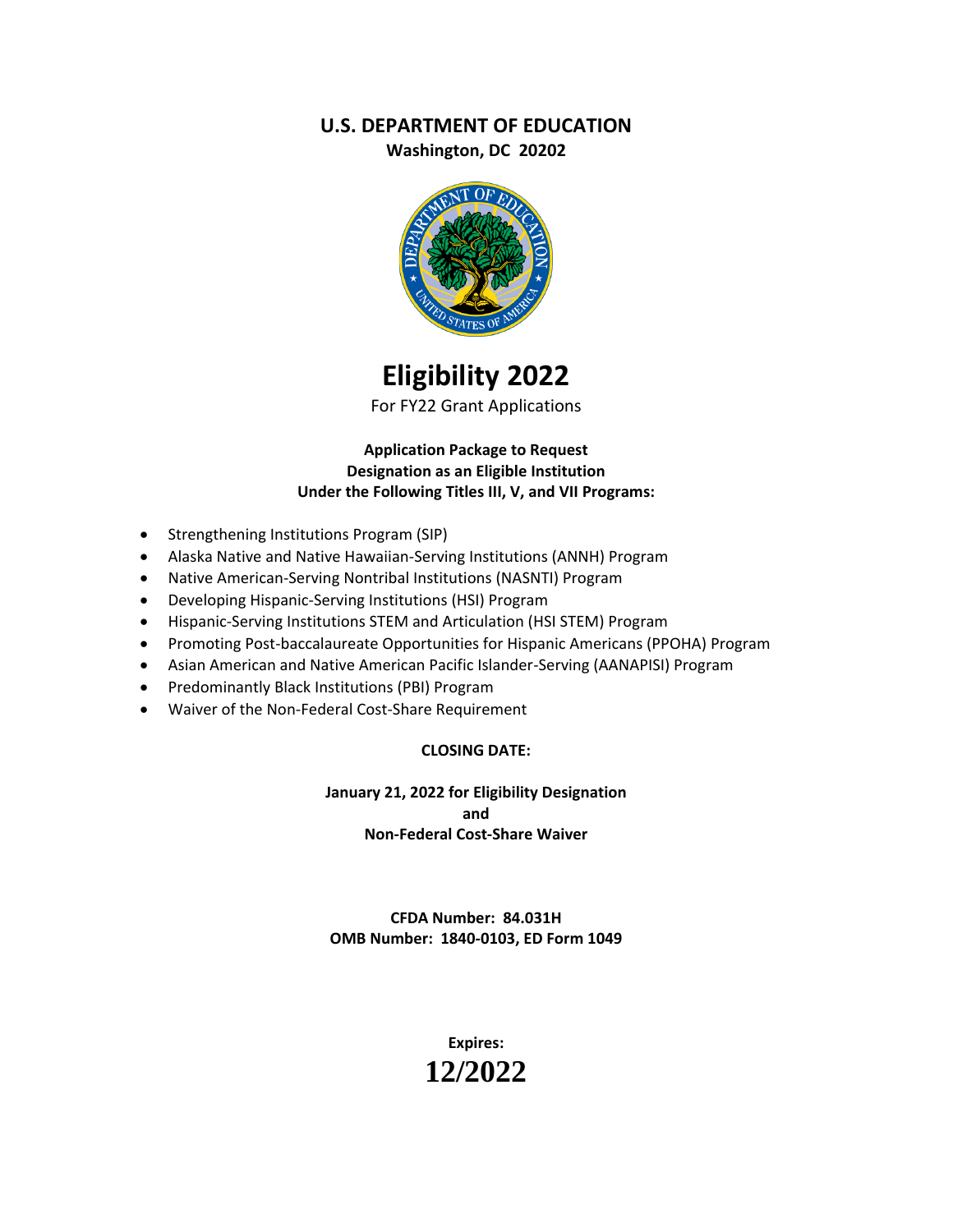# **Table of Contents**

| ITEM 7. DATA UNIVERSAL NUMBERING SYSTEM (DUNS) NUMBER  8         |  |
|------------------------------------------------------------------|--|
|                                                                  |  |
|                                                                  |  |
|                                                                  |  |
| ITEM 1. TOTAL INSTITUTIONAL ENROLLMENT (Fall 2019 Head Count) 10 |  |
| ITEM 2. TOTAL MINORITY ENROLLMENT (Fall 2019 Head Count)  10     |  |
|                                                                  |  |
|                                                                  |  |
| ITEM 2. CORE EXPENSES REQUIREMENT (FORMERLY KNOWN AS EDUCATIONAL |  |
| PART IV. SPECIFIC INSTITUTIONAL ELIGIBILITY REQUIREMENTS  13     |  |
|                                                                  |  |
|                                                                  |  |
| 2022 APPLICATION FOR DESIGNATION AS AN ELIGIBLE INSTITUTION  23  |  |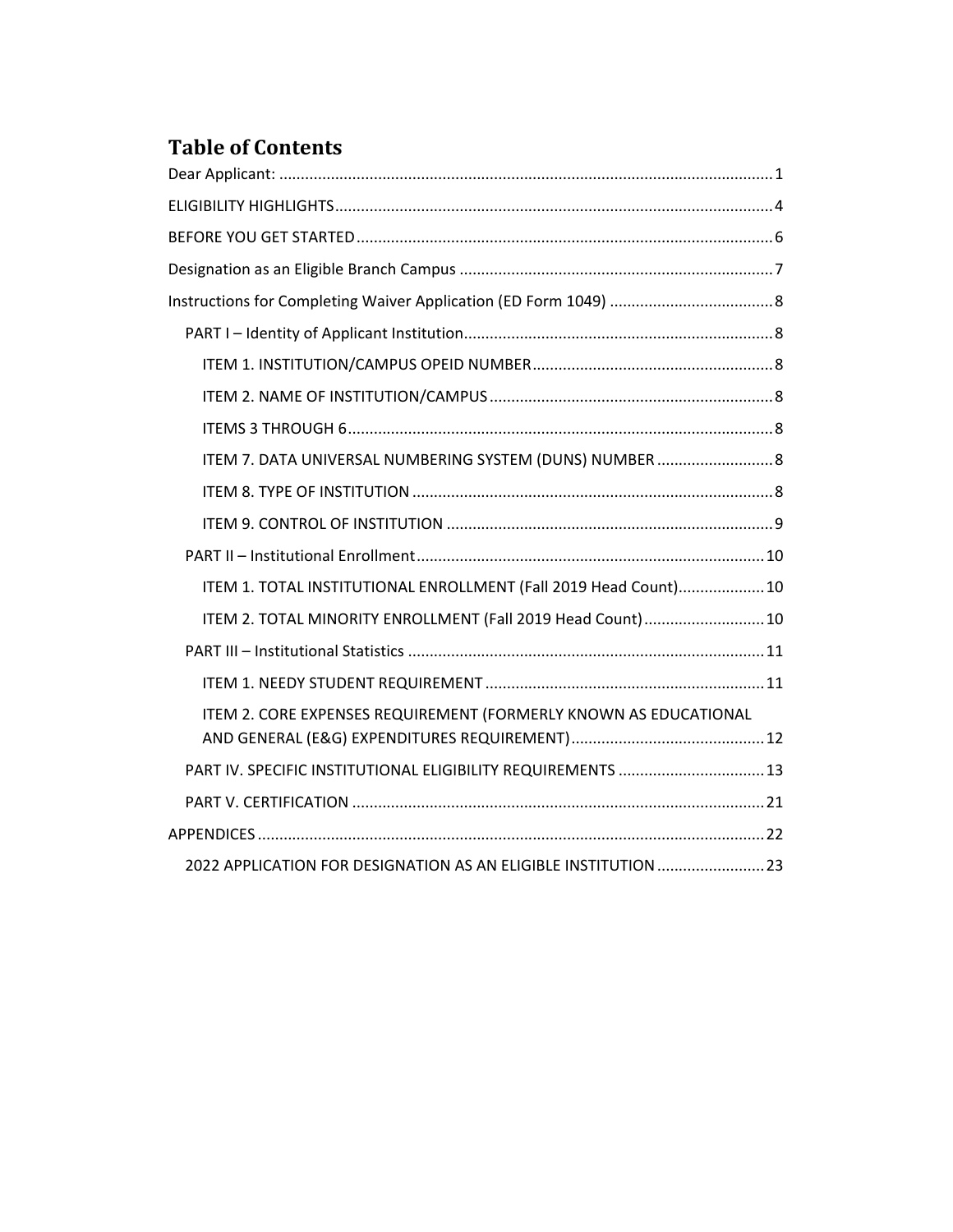# <span id="page-2-0"></span>**Dear Applicant:**

We are pleased to provide the application package for the FY 2022 Designation as an Eligible Institution under the following Titles III, V, and VII programs of the Higher Education Act of 1965, as amended.

- STRENGTHENING INSTITUTIONS PROGRAM (SIP)
- ALASKA NATIVE AND NATIVE HAWAIIAN-SERVING INSTITUTIONS (ANNH) PROGRAM
- NATIVE AMERICAN-SERVING NONTRIBAL INSTITUTIONS (NASNTI) PROGRAM
- DEVELOPING HISPANIC-SERVING INSTITUTIONS (HSI) PROGRAM
- HISPANIC-SERVING INSTITUTIONS STEM and ARTICULATION (HSI STEM) PROGRAM
- PROMOTING POSTBACCALAUREATE OPPORTUNITIES FOR HISPANIC AMERICANS (PPOHA) PROGRAM
- ASIAN AMERICAN AND NATIVE AMERICAN PACIFIC ISLANDER-SERVING INSTITUTIONS (AANAPISI) PROGRAM
- PREDOMINANTLY BLACK INSTITUTIONS (PBI) PROGRAM

The purpose of the Titles III, V, and VII programs is to provide funds to eligible institutions of higher education to increase their self-sufficiency by improving their academic programs, institutional management, and fiscal stability.

Beginning December 13, 2021, an institution of higher education (IHE) will be able to review its eligibility for grants under the above programs directly by examining its entry in the Eligibility Matrix (EM) data system. The EM is a list of all potentially eligible postsecondary institutions. Based on data submitted by the institutions to the Integrated Postsecondary Education Data System (IPEDS) for the 2019-20 academic year, the Institutional Service Division will use enrollment and fiscal data from IPEDS to compute an eligibility determination for grant applications in FY22. Institutions can check their eligibility in the EM data system before beginning an application for eligibility. If the EM shows your institution meets the requirements, you will not have to complete an application for eligibility and you may print out the eligibility letter immediately. If your institution is not listed on the EM as meeting eligibility criteria, you will need to follow the instructions provided in the NIA and complete an application.

Eligibility designation qualifies an institution of higher education (IHE) to apply for grants under one or more of the above Titles III, V, and VII programs, provided the institution meets certain additional program-specific eligibility requirements.

If your IHE has been determined to require a waiver, or if you choose to provide alternate data to substantiate a claim of eligibility, you will be able to enter an application to apply for the waiver option appropriate to your institution.

In addition to being designated as meeting specific Titles III, V, and VII eligibility, this application package may be used by IHEs to apply for a waiver of certain non-Federal cost-share requirements under the following programs:

• FEDERAL WORK-STUDY (FWS) PROGRAM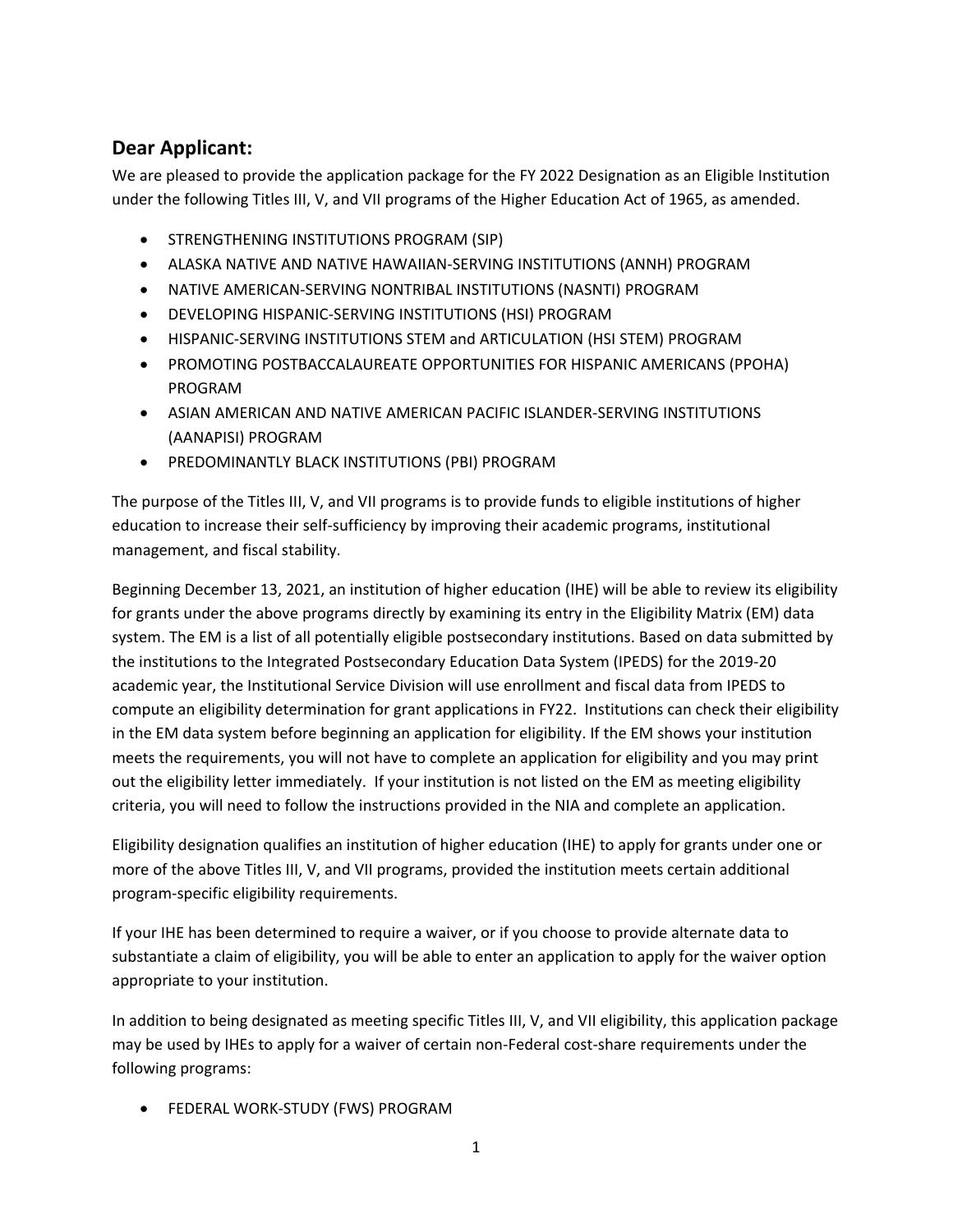- FEDERAL SUPPLEMENTAL EDUCATIONAL OPPORTUNITY GRANTS (FSEOG) PROGRAM
- TRIO STUDENT SUPPORT SERVICES (SSS) PROGRAM
- UNDERGRADUATE INTERNATIONAL STUDIES AND FOREIGN LANGUAGE (UISFL) PROGRAM

It is important to note that Branch campuses are not automatically included in the EM, but can apply for eligibility if they meet the requirements for being an eligible branch campus. If your institution only grants degrees in vocational-religious areas or programs, your institution is not eligible for Titles III, V, or VII grants but may be eligible to apply for a waiver of certain non-Federal cost-share requirements. If your institution's status has recently changed, please contact Christopher Smith at 202-262-7141 or [christopher.smith@ed.gov.](mailto:christopher.smith@ed.gov)

Read this package in its entirety before you begin to complete the application. It is essential that you provide sufficient responses to all applicable questions and enter the correct data throughout the application. To best support your claims, please provide supporting documentation whenever possible.

- All institutions interested in applying for new FY22 Titles III, V, or VII grants and/or the non-Federal Cost-Share Waiver **MUST** have provided the required data into the Integrated Postsecondary Education Data System (IPEDS) database for the academic year immediately preceding the most recent complete academic year. For FY22, which corresponds to the academic year 2022-23, the data are based on the academic year immediately preceding academic year 2020-21 (most recently complete), academic year 2019-20.
- The determination of your institution's low-income student levels will be made with data provided by the Federal Student Aid database. The term "low-income individual" means an individual from a family whose taxable income for the preceding year did not exceed 150 percent of an amount equal to the poverty level established by the U.S. Census Bureau.
- Your institution must be designated as an eligible institution each year that you wish to apply for a new grant award even if (a) you have a currently active grant and/or (b) Titles III, V, and VII grants, in subsequent fiscal years, are made by funding down a slate from a previous competition. **Institutions should confirm in the EM data system and apply (if not predetermined eligible) for eligibility annually.**
- IHEs currently receiving Titles III, V, or VII funds do not need to have a designation of eligibility unless they intend to apply for a new grant. IHEs designated as Historically Black Colleges and Universities or Tribally Controlled Colleges and Universities are exempt from the non-Federal cost-share match requirement and do not need to apply for eligibility designation.
- If you are a current Titles III, V, or VII grant recipient or are awarded a Titles III, V, or VII grant, the non-Federal cost-sharing is waived for FWS and FSEOG for the duration of the grant.
- **Only the main institution may receive the waiver of the non-Federal cost-share requirements for FWS and FSEOG. Branch campuses are ineligible to receive this waiver. The waiver is effective for one year.** If you have questions, contact 1-800-848-0978 or [CODSupport@ed.gov.](mailto:CODSupport@ed.gov)
- If you receive a grant from the UISFL or SSS program, you may receive a waiver or reduction of the required non-Federal share for institutions for the duration of the grant.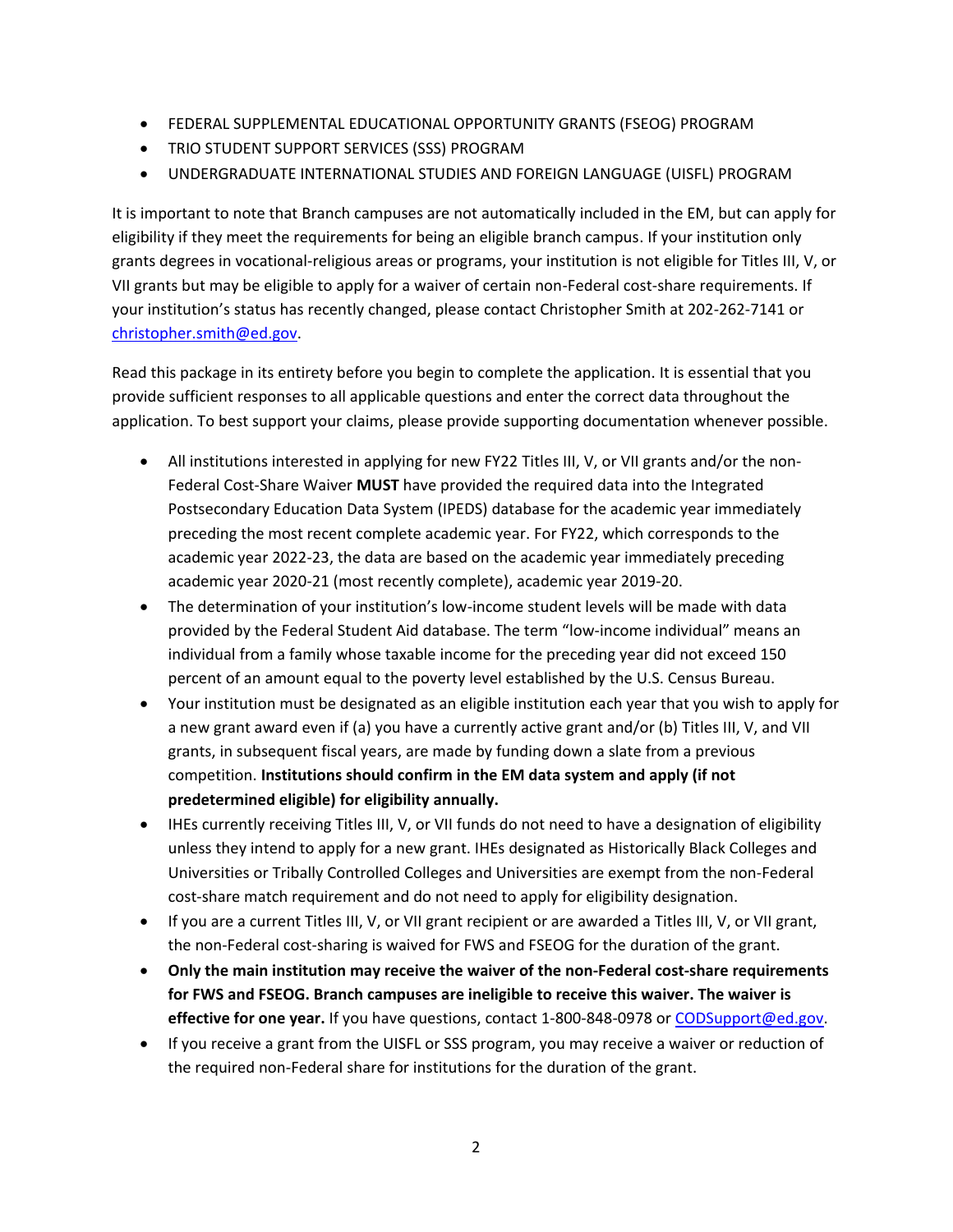All applications (including those for a waiver) must be submitted electronically. The deadline is January 21, 2022.

Once you submit your eligibility application online, save and print a copy for your records. If you receive a letter of eligibility, save and print a copy for your records.

If you need further assistance, contact us at the telephone numbers or e-mail addresses cited in this application package.

Sincerely,

Beatriz Ceja Williams Senior Director Institutional Service Division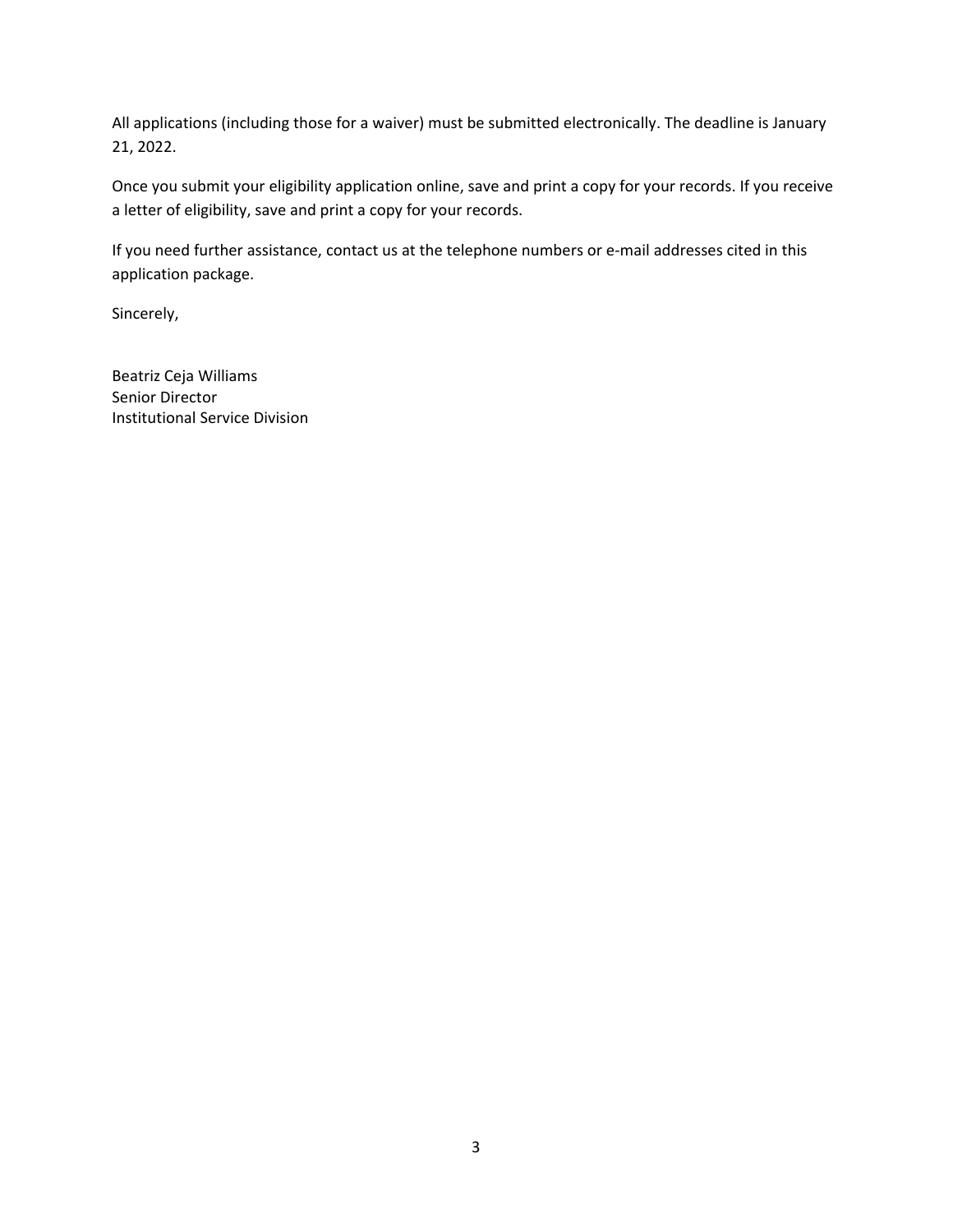# <span id="page-5-0"></span>**ELIGIBILITY HIGHLIGHTS**

- If your institution's legal name has changed notify Christopher Smith or Jason Cottrell. This **MUST** be done in writing prior to applying for eligibility designation. The eligibility staff's contact information can be found on page 6.
- You must submit data for the base year to the IPEDS and FSA databases in your institution's legal name. If you are planning to submit an application for new funds, the eligibility application **and** the application for funding **MUST** be in the same name or your application for funding will be rejected.
- To check your institution's eligibility in the EM data system, visit <https://hepis.ed.gov/> .
	- o Log into the system using your email address and password.
		- If you're not sure whether you have an account in the system or not, click the "New User" button on the home page. If you have an account, it will walk you through set up. If not, it will take you to a new account request form. Note that it may take up to five business days to verify user identity and to complete new account setup, so please allow yourself enough time.
	- o If it's your first time logging into the new system, set up your "Two Factor Authentication" method.
		- Two Factor Authentication provides an added layer of security and is now required on all Department of Education websites. You may set up authentication via a smart phone app, a text message, or a voice phone call. The website will walk you through this process.
	- $\circ$  If the Grant Eligibility Application (GEA) system is open, click the link on your dashboard to check your institution's eligibility status.
		- **■** If the system is not open, the opening date will be displayed on your dashboard.
- Click the "View pre-Eligibility Information" button. Your institution's eligibility information will display.
	- $\circ$  If your institution meets the "needy student" and "core expenses" requirements, you will be able to view and print your letter by clicking the "View/Print Your Eligibility Letter" button. You do not need to complete an application. The Titles III, V, and VII programs for which your institution is eligible to apply are listed at the bottom of the page.
	- o If your institution does not meet the "needy student" and/or "core expenses" requirements, you will be able to enter an application and/or apply for a waiver.
- Click the "Start Eligibility Application" button and complete the fields displayed on the form. The Titles III, V, and VII programs for which your institution is potentially eligible to apply if the waiver is approved are listed at the bottom of the page.
- You will need to know your institution's unique 8-digit identifier, referred to as the Office of Postsecondary Education Identification (OPEID) number, in order to apply for a waiver.
- It is the applicant's responsibility to upload ALL supporting documentation at the time of submission. Supporting documentation is used to verify your claims for the waiver request.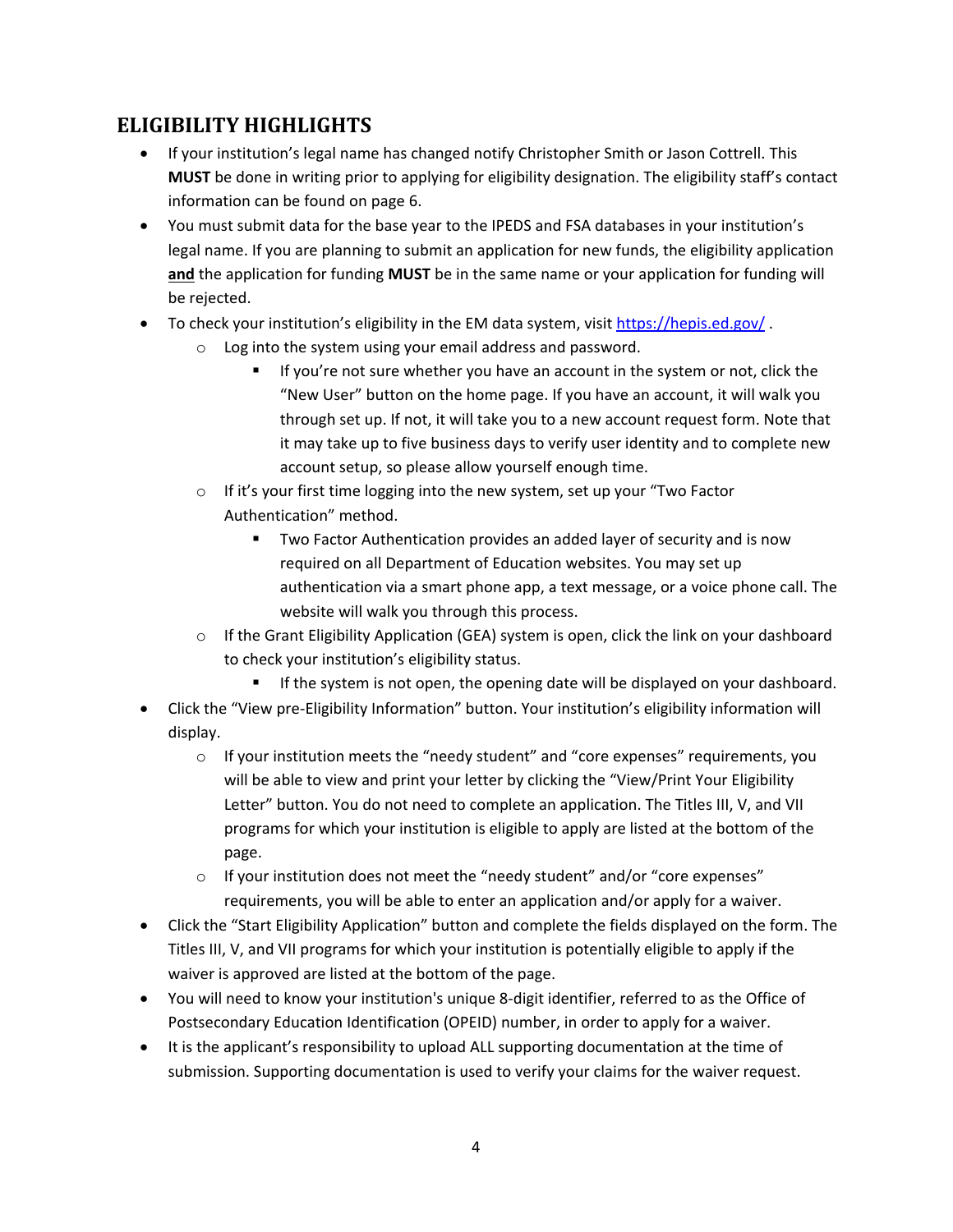- You are responsible for verifying the accuracy and completeness of the data you submit. We are unable to notify institutions of errors or missing data.
- You must click SUBMIT to officially upload your application.
- Eligible institutions may view and print their letters upon submission. Institutions that applied for a waiver, may view their letter after the date displayed on the submission confirmation page.
- The Department will not mail letters to applicants.
- Applications must be submitted by 11:59 p.m. Washington, DC time on the closing date for waivers, January 21, 2022, with all supporting documentation.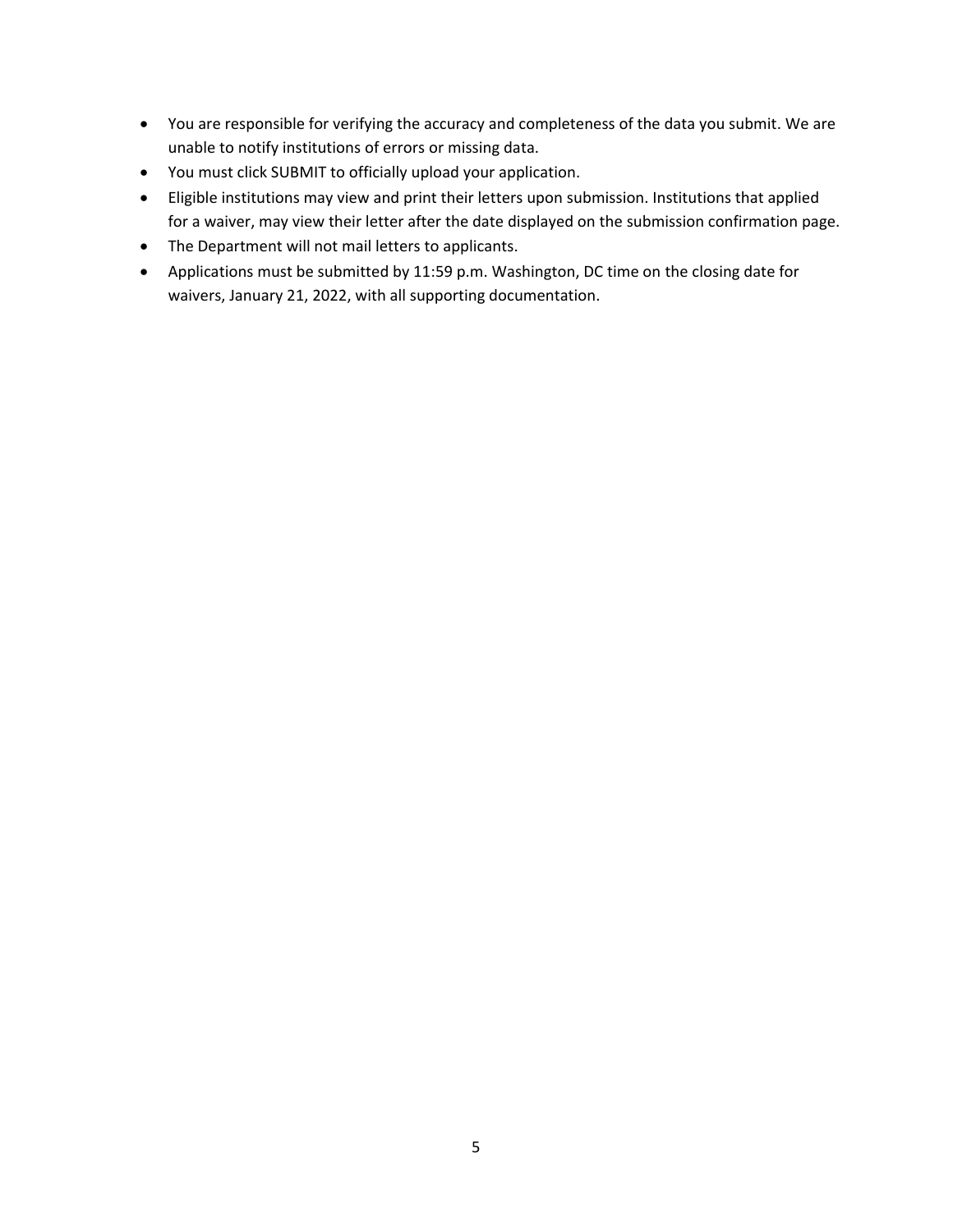# <span id="page-7-0"></span>**BEFORE YOU GET STARTED**

READ THIS ENTIRE APPLICATION BOOKLET AND COLLECT THE REQUIRED DATA BEFORE YOU ATTEMPT TO COMPLETE THE APPLICATION ONLINE. This application package may be obtained on the Help page at the following website:

#### [https://hepis.ed.gov](https://hepis.ed.gov/)

For any questions regarding the Eligibility application, you may contact the individuals listed below: [Christopher.Smith@ed.gov](mailto:Christopher.Smith@ed.gov) or 202-262-7141 [Jason.Cottrell@ed.gov](mailto:Jason.Cottrell@ed.gov) or 202-262-1833

Throughout this application package we refer to certain sections of program regulations. In the event that you wish to reference the regulations governing the Titles III, V, and VII programs, you may do so at the following Web site:

#### [34 CFR Part 606](https://www.ecfr.gov/cgi-bin/text-idx?c=ecfr&SID=88ad286a15d094a6542b62e9a900a301&rgn=div5&view=text&node=34:3.1.3.1.6&idno=34) [34 CFR Part 607](https://www.ecfr.gov/cgi-bin/text-idx?c=ecfr&SID=88ad286a15d094a6542b62e9a900a301&rgn=div5&view=text&node=34:3.1.3.1.7&idno=34)

Only individual accredited institutions, including eligible branch campuses, may apply for a waiver. The regulations at 34 CFR Part 606.2(a)(6) and 607.2(a)(4) outline the accreditation requirements. **A higher education system, foundation, or district may not apply on behalf of individual institutions.**

Only submit data pertinent to your individual institution. Do not include data that are reported as part of a single filing by a higher education system or district.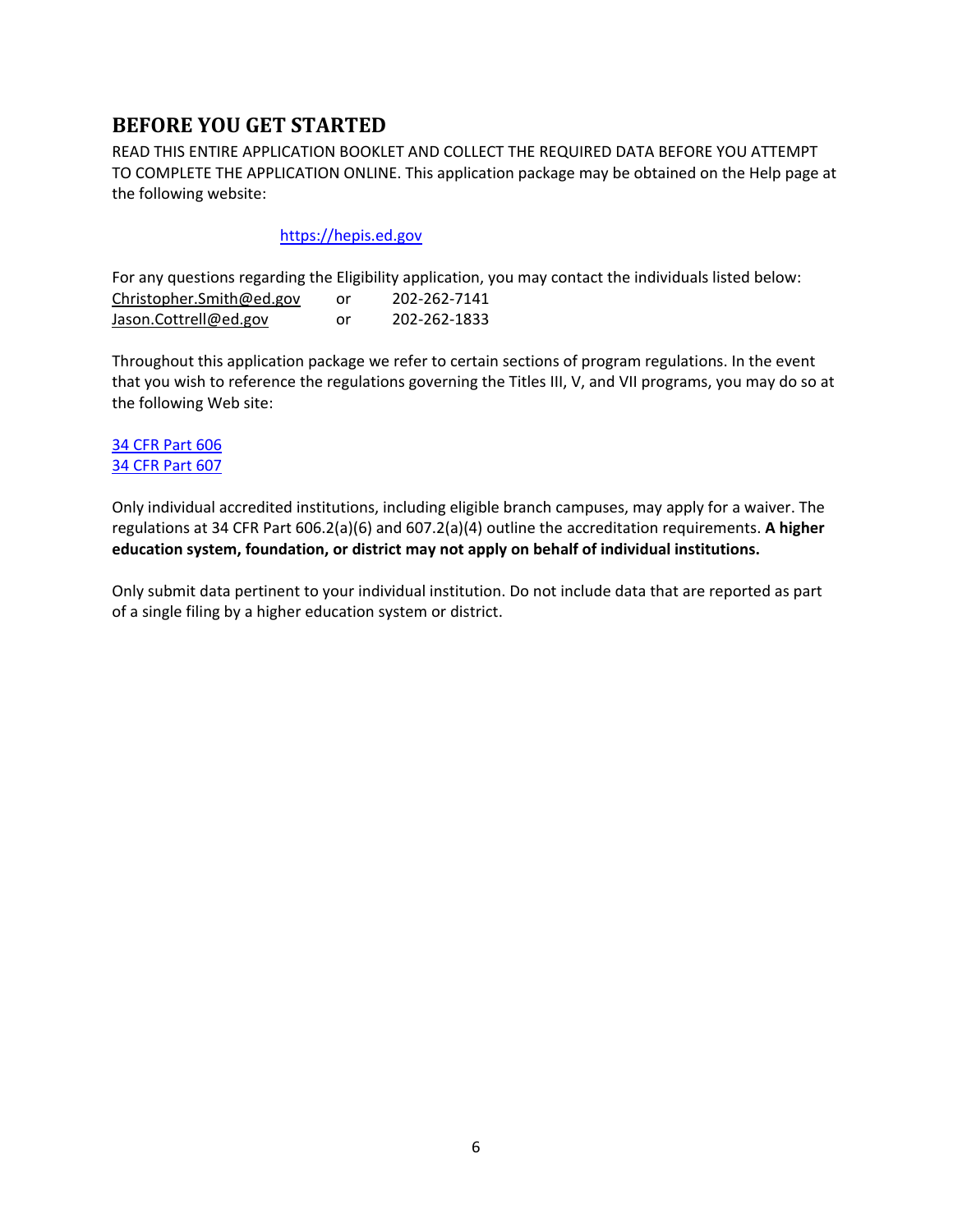# <span id="page-8-0"></span>**Designation as an Eligible Branch Campus**

To be designated as an eligible branch campus, the branch campus must meet the needy student enrollment requirement, the Core Expenses per FTE requirement, and the definition of a branch campus. The regulations at 34 CFR Part 606.7(b) and 34 CFR Part 607.7(e) define "branch campus" as a unit of a college or university that is geographically apart from the main campus and independent of that main campus. We consider a unit of a college or university to be independent of the main campus if the unit is permanent in nature; offers courses for credit and programs leading to an associate or bachelor's degree; is autonomous to the extent that it has its own faculty and administrative or supervisory organization; and its own budgetary and hiring authority. **If your institution is applying for eligibility as a branch campus, provide the eligibility data pertinent to the branch campus.**

All waiver narratives must be submitted electronically by **January 21, 2022** at:

#### [https://hepis.ed.gov](https://hepis.ed.gov/)

You may submit your application in paper format if:

You do not have access to the internet; or You do not have the capacity to upload the data online.

You must mail or fax a written statement to the Department explaining which of the two grounds for an exception prevent you from using the internet to submit your application. We must receive the faxed statement no later than two weeks before the application deadline (14 calendar days or, if the fourteenth calendar day before the application deadline date falls on a Federal holiday, the next business day following the Federal holiday). If you mail your written statement to the Department, it must be postmarked no later than two weeks before the application deadline date. If you fax your written statement to the Department, we must receive the faxed statement no later than two weeks before the application deadline.

Address and mail or fax your statement to: Christopher Smith, U.S. Department of Education, 400 Maryland Avenue SW, Room 2B108, Washington, DC 20202. Fax: (202)401-8466. Your paper waiver application must be submitted in accordance with the mail or hand delivery instructions provided in the official notice published in the Federal Register.

**IMPORTANT NOTE:** Before submitting your application electronically, double check for accuracy and print a copy for yourself. When you press the submit button, the system will display a message confirming that you have successfully submitted your application. Save and print this confirmation as proof that you have submitted your application electronically. If you do not receive this confirmation, you should assume that we did not receive your application.

Do not wait until the due date (**January 21, 2022**) to submit your application for Eligibility Designation and the non-Federal Cost-Share Waiver.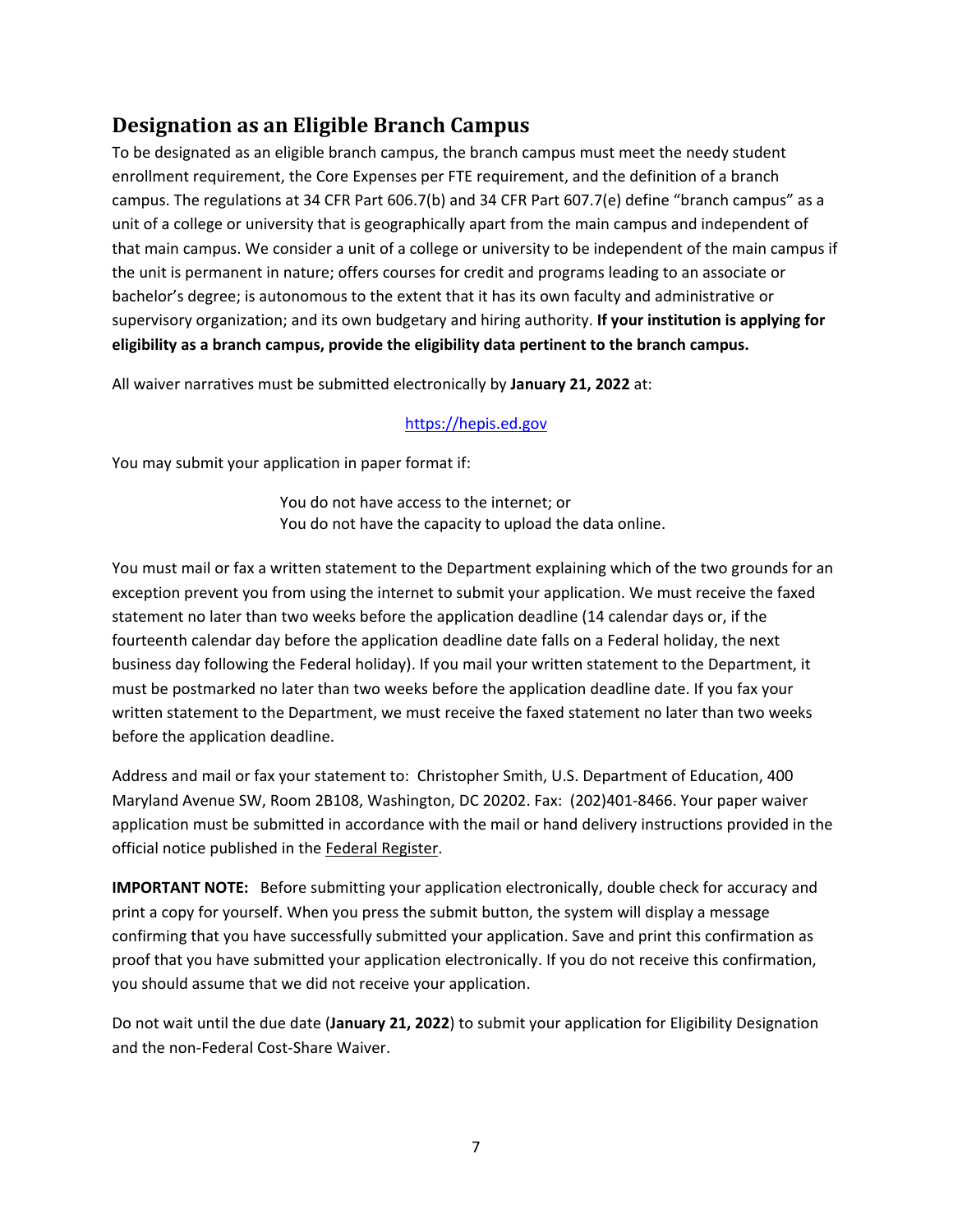# <span id="page-9-0"></span>**Instructions for Completing Waiver Application (ED Form 1049)**

(ELECTRONIC SUBMISSION REQUIRED)

The eligibility requirements for the programs authorized under Part A of Title III of the HEA are in Sections 312 and 317-320 of the HEA (20 U.S.C. 1058, 1059d-1059g) and in the Department's implementing regulations at 34 CFR 607.2 through 607.5. The regulations may be accessed at: [http://www.gpo.gov/fdsys/pkg/CFR-2001-title34-vol3/xml/CFR-2001-title34-vol3-part607.xml.](http://www.gpo.gov/fdsys/pkg/CFR-2001-title34-vol3/xml/CFR-2001-title34-vol3-part607.xml)

The eligibility requirements for the programs authorized by Part F of Title III of the HEA are in Section 371 of the HEA (20 U.S.C. 1067q). There are currently no specific regulations for these programs.

If the EM data system shows your institution to be eligible to apply for a grant for a particular program, you may print out the eligibility certification immediately. No more action is needed.

If it's your first time logging into the system this year, please click the "Verify/Update Institution Details" button before proceeding, and update any of the institution and/or contact information as necessary.

# <span id="page-9-1"></span>**PART I – Identity of Applicant Institution**

### <span id="page-9-2"></span>**ITEM 1. INSTITUTION/CAMPUS OPEID NUMBER**

You will need your institution's unique 8-digit identifier, referred to as the Office of Postsecondary Education Identification (OPEID) number, to complete a valid eligibility waiver application form or to add a branch campus.

### <span id="page-9-3"></span>**ITEM 2. NAME OF INSTITUTION/CAMPUS**

Use your institution's complete name. If your institution is a branch campus, use the parent institution's name but follow it with the name of the branch campus (see definition of branch campus on page 7 of the application package). For example, if you are referring to Brockport Campus, you would cite, "State University of New York, Brockport Campus".

Enter the name of the institution in the spaces provided.

If your institution's name has changed within the last two years, include the former name on the appropriate line provided in Part V of the eligibility application form.

### <span id="page-9-4"></span>**ITEMS 3 THROUGH 6**

Self-explanatory.

### <span id="page-9-5"></span>**ITEM 7. DATA UNIVERSAL NUMBERING SYSTEM (DUNS) NUMBER**

Enter your institution's DUNS number in the spaces provided.

DUNS Number: Dun and Bradstreet assign your institution's 9-digit DUNS number. Your business office will likely know your institution's DUNS number. If not, you can obtain it at no charge by calling 1-800- 333-0505 or by completing a DUNS Number Request Form. You may obtain the form at: [http://www.dnb.com](http://www.dnb.com/)

#### <span id="page-9-6"></span>**ITEM 8. TYPE OF INSTITUTION**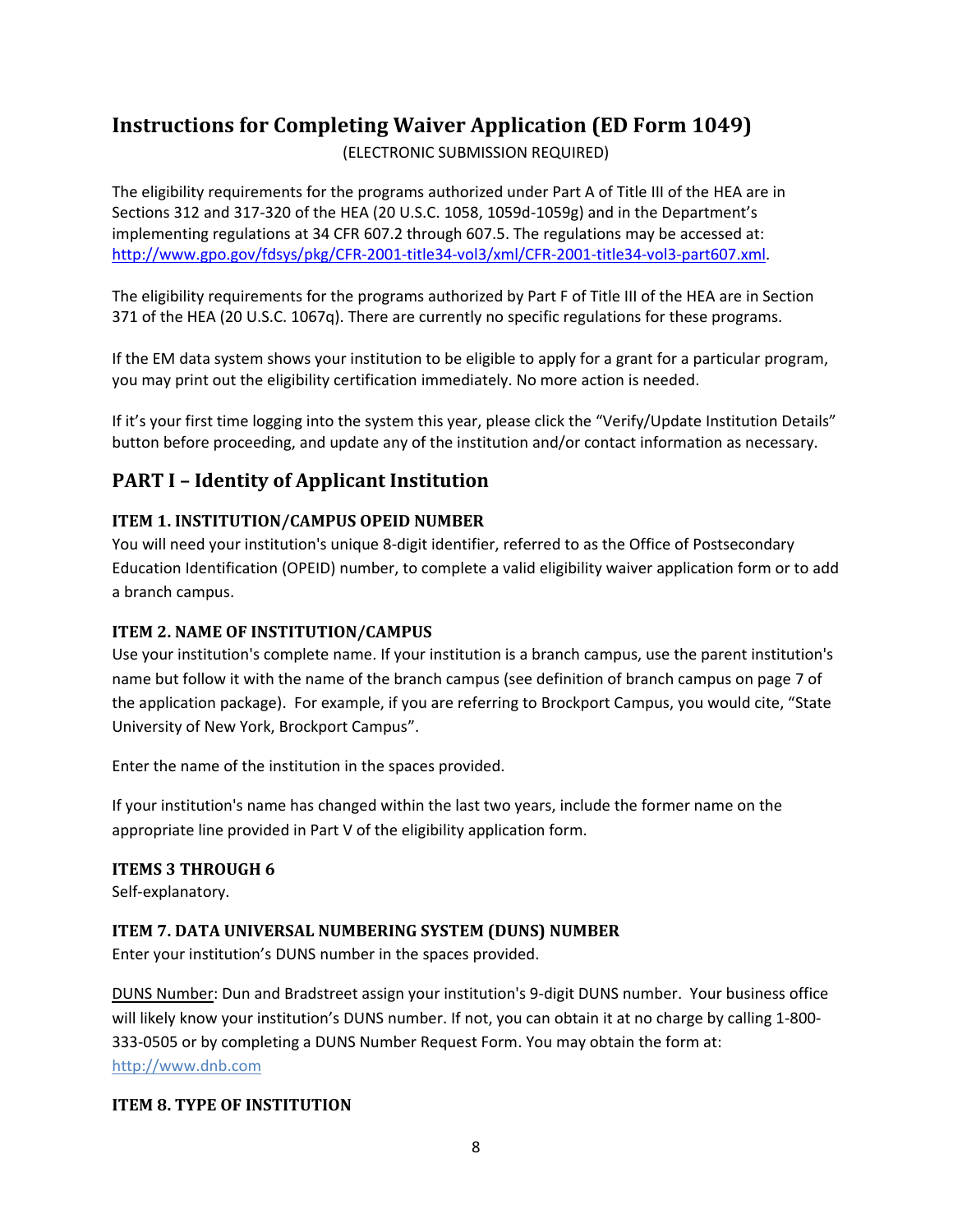Enter your institution's type: Identify the institution as either a two-year or four-year IHE.

If your institution recently changed its status from two-year to four-year, identify the institution as fouryear.

If the institution offers both undergraduate and graduate education, identify it as a four-year institution.

#### <span id="page-10-0"></span>**ITEM 9. CONTROL OF INSTITUTION**

Identify the institution as either a private nonprofit institution or a public institution.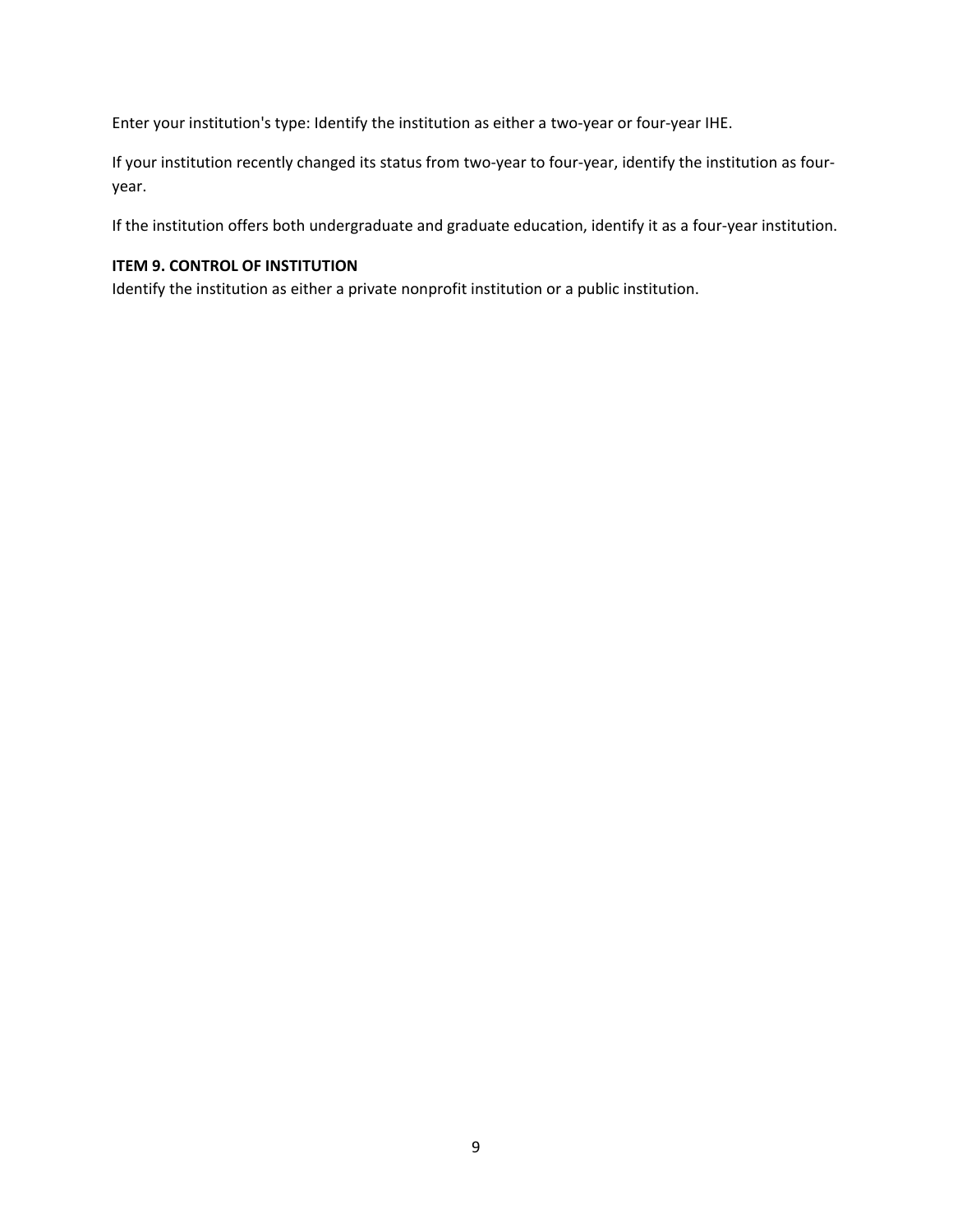# <span id="page-11-0"></span>**PART II – Institutional Enrollment**

### <span id="page-11-1"></span>**ITEM 1. TOTAL INSTITUTIONAL ENROLLMENT (Fall 2019 Head Count)**

Determine the institution's 2019 fall semester head count of enrolled undergraduate and graduate students.

Do not include foreign students who are not eligible to participate in Title IV need-based financial assistance programs.

Enter this number in the space provided.

### <span id="page-11-2"></span>**ITEM 2. TOTAL MINORITY ENROLLMENT (Fall 2019 Head Count)**

Determine the institution's 2019 fall semester head count of enrolled minority undergraduate and graduate students.

Do not include foreign students who are not eligible to participate in Title IV need-based financial assistance programs.

The regulations at 34 CFR Part 606.7(b) and Part 607.7(e) define minority student as a student who is Alaskan Native, American Indian, Asian-American, Black (African-American), Hispanic American, Native Hawaiian, or Pacific Islander.

Enter this number in the space provided.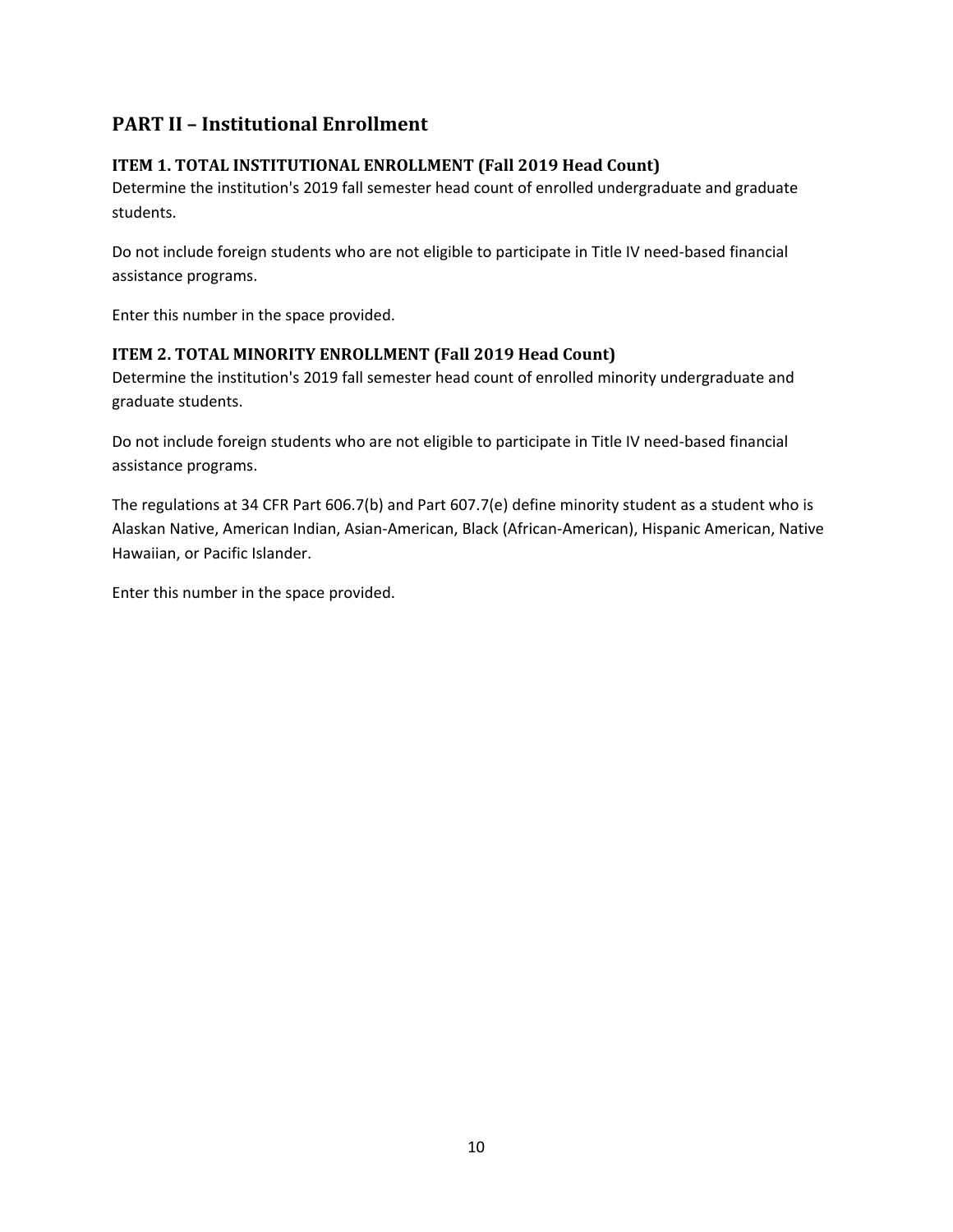# <span id="page-12-0"></span>**PART III – Institutional Statistics**

### <span id="page-12-1"></span>**ITEM 1. NEEDY STUDENT REQUIREMENT**

#### *ITEM 1.A. Fall 2019 Head Count Enrollment of Undergraduate and Graduate Degree Students*

Determine the institution's total 2019 fall semester head count of undergraduate and graduate students who were enrolled in a degree program. The regulations at 34 CFR Part 606.7(b) and at 34 CFR Part 607.7(e) define "degree student" as a student who enrolls at an institution for the purpose of obtaining a degree, certificate, or other recognized educational credential offered by that institution. We consider the transcript that a student receives for the successful completion of a two-year transfer program to be an "other recognized educational credential."

Do not include foreign students who are not eligible to participate in Title IV need-based assistance programs.

Determine the undergraduate student head count by including all undergraduate students who were enrolled in a program that resulted in the award of a bachelor's degree. Include those enrolled in a twoyear transfer program and those enrolled in a two-year educational program that resulted in the award of an associate's degree. Include those enrolled in a vocational or technical program of at least two years in length that resulted in the award of a certificate that testifies that the student qualifies to work as a technician or at the semiprofessional level in technological fields. **(This includes students who are enrolled in a certificate program that is at least two years in length.)**

Enter the total in the space provided under Part III, Item 1.A.

#### *ITEM 1.B. Fall 2019 Recipients of Title IV Need-Based Financial Assistance*

Determine the institution's total 2019 fall semester unduplicated student head count of degree-seeking students who received any of the following Title IV need-based assistance: Federal Pell Grant, Federal Work Study, Federal Perkins Loan, and/or Federal Supplemental Educational Opportunity Grant (FSEOG). To compute the unduplicated student head count, count each student who received Title IV need-based assistance, regardless of the number of need-based programs in which the student participated. If a student participates in multiple need-based programs, that student is to be counted only once.

Enter the total in the space provided under item Part III, Item 1.B.

### *ITEM 1.C. Fall 2019 Enrollment of Half-Time, up to, and including Full-Time, Undergraduate Students*

Determine the institution's total 2019 fall semester undergraduate head count of students who were enrolled at least half time in degree programs at your institution.

Do not include foreign students who are not eligible for Title IV need-based financial assistance.

Enter the total in the space provided under Part III, Item 1.C.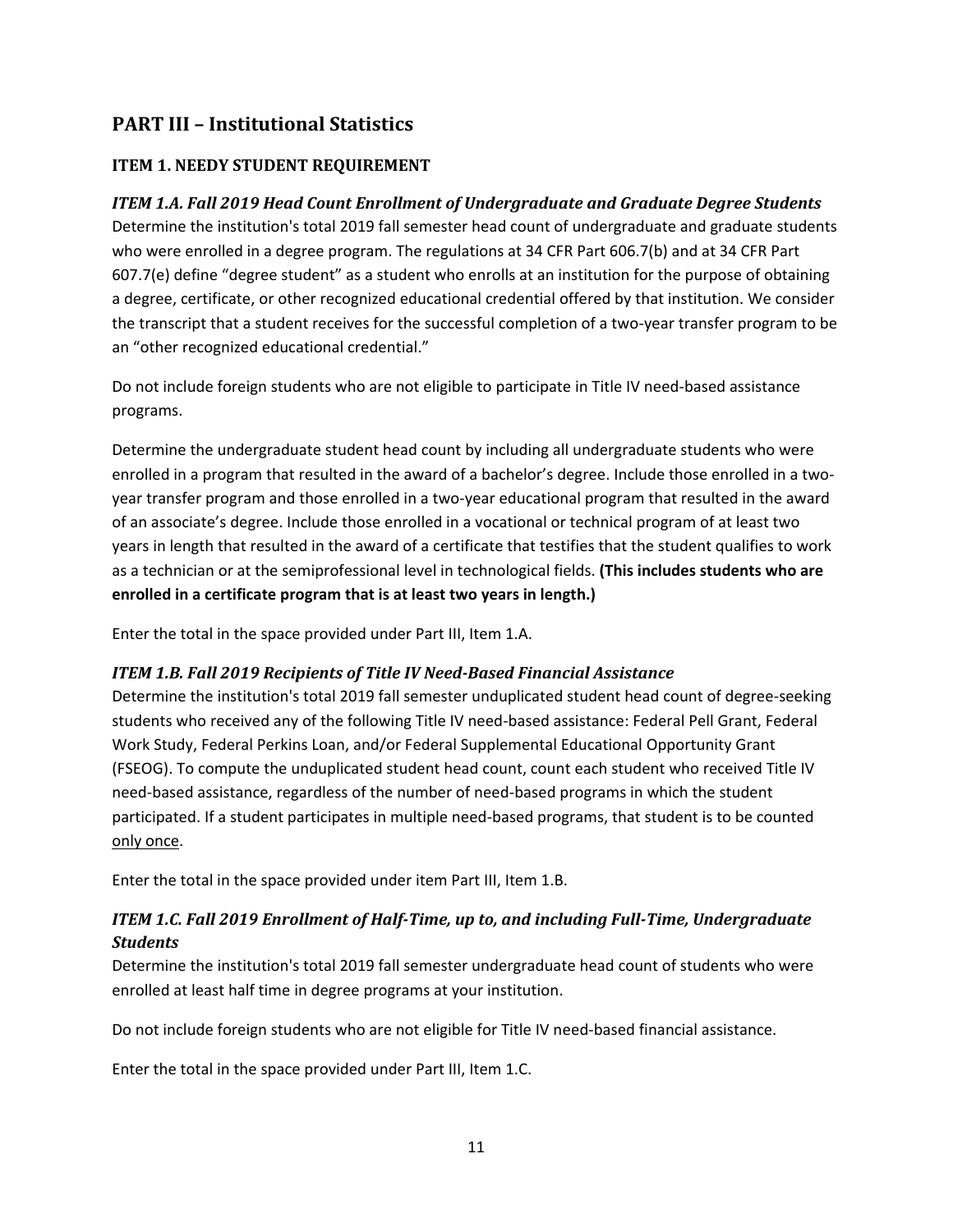#### *ITEM 1.D. Fall 2019 Pell Grant Recipients Only*

Determine your institution's total 2019 fall semester undergraduate head count of students who received Pell Grants for the 2019-20 academic term. Include Pell Grant recipients who were enrolled in a program on at least a half-time basis.

Enter the total undergraduate head count of Pell Grant recipients in the space provided under Part III, Item 1.D.

### <span id="page-13-0"></span>**ITEM 2. CORE EXPENSES REQUIREMENT (FORMERLY KNOWN AS EDUCATIONAL AND GENERAL (E&G) EXPENDITURES REQUIREMENT)**

#### *ITEM 2.A. Undergraduate Full-Time Equivalent, fall 2019 Enrollment*

Determine your institution's full-time equivalent (FTE) 2019 fall semester enrollment of undergraduate students. The regulations at 34 CFR Part 606.7(b) and 34 CFR Part 607.7(e) describe how to calculate FTE enrollment and the regulations are paraphrased below.

Based on full-time load at your institution, count a full-time undergraduate student as one FTE.

Determine the FTE for part-time undergraduate students by entering the total number of credit hours of all part-time undergraduate students. The total will automatically be divided by 12. The result is the FTE for part-time undergraduate students.

The system will then add the total (full-time AND part-time) undergraduate students. The result is the total number of undergraduate FTE for 2019 enrollment.

NOTE: This number should not exceed the total institutional enrollment entered under Part II, Item 1.

#### *ITEM 2.B. Graduate Full-Time Equivalent 2019 Enrollment*

Determine the institution's FTE 2019 fall semester enrollment of graduate students, if any, including both full-time and part-time students, as explained here.

Based on the full-time load at your institution, count a full-time graduate student as one FTE.

Determine the FTE for part-time graduate students by entering the total number of credit hours of all part-time graduate students. That number will automatically be divided by 12. The result is the FTE for part-time graduate students.

Calculate the total graduate FTE by adding the FTE of full-time graduate students to the FTE of part-time graduate students, then multiply this total by a factor of 2.5. This final figure is the graduate FTE. The use of the 2.5 factor is required by the Department's regulations at 34 CFR 606.4(a)(2) and 607.4(a)(2) to account for higher educational and general expenditures (Core Expenses) for graduate versus undergraduate students.

The system will then add the total (full-time plus part-time) graduate students. The result is the total number of graduate FTE for 2019 enrollment.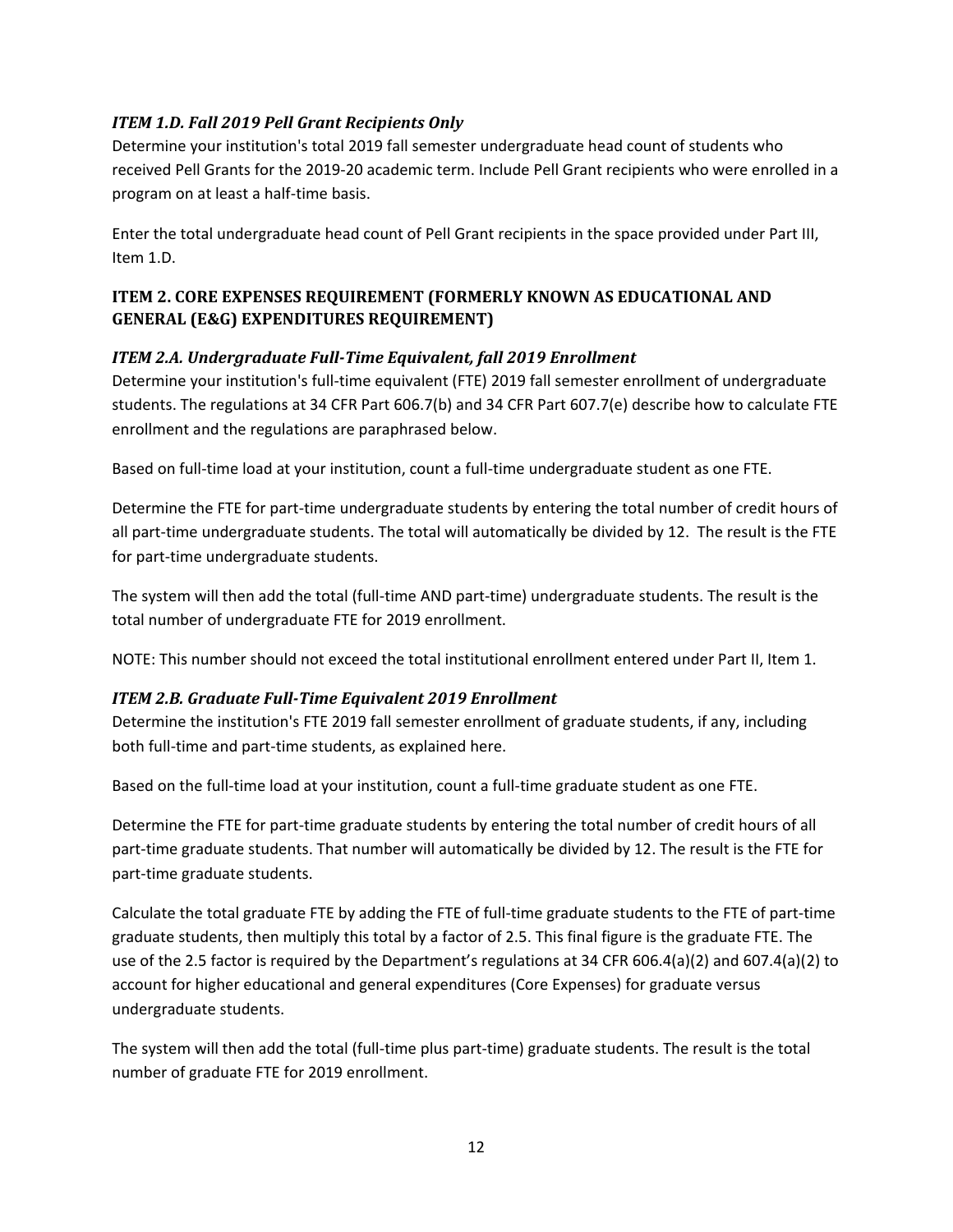#### *ITEM 2.C. Total Core Expenses*

Determine the institution's Core Expenses for 2019-20. Core Expenses are defined as the total expenses for the essential education activities of the institution. Core Expenses for public institutions reporting under the Governmental Accounting Standards Board (GASB) standards include expenses for instruction, research, public service, academic support, student services, institutional support, operation and maintenance of physical plant, depreciation, scholarships and fellowships, interest and other operating and non-operating expenses. Core Expenses for institutions reporting under the Financial Accounting Standards Board (FASB) standards (primarily private, not-for-profit and for-profit) include expenses for instruction, research, public service, academic support, student services, institutional support, net grant aid to students, and other expenses. For both FASB and GASB institutions, core expenses exclude expenses for auxiliary enterprises (e.g., bookstores, dormitories), hospitals, and independent operations. [\(http://nces.ed.gov/ipeds/glossary/?charindex=C\)](http://nces.ed.gov/ipeds/glossary/?charindex=C).

Enter the total 2019-20 Core Expenses in the space provided under Part III, Item 2.C.

#### *ITEM 2.D. Average Core Expenses per FTE Student*

The system will calculate the institution's average Core Expenses per FTE for 2019-20 as the result of dividing total FTE (total graduate FTE plus total undergraduate FTE) into the sum of Core Expenses.

# <span id="page-14-0"></span>**PART IV. SPECIFIC INSTITUTIONAL ELIGIBILITY REQUIREMENTS**

#### *PART IV, ITEM 1. Needy Student Requirement*

Use the following calculations to determine whether your institution meets the needy student requirement in **at least** one of two possible ways.

#### Your institution meets the needy student requirement if:

A. At least 50% of your 2019 fall semester, unduplicated student head count of undergraduate degreeseeking students received financial assistance under one or more of the following programs: Federal Pell Grant, Federal College Work-Study, Federal Perkins Loan, or Federal Supplemental Educational Opportunity Grant (FSEOG) Programs (Part III, 1B). If a student received financial assistance from more than one of these programs, only count the student once.

Or

B. The percentage of your 2019 fall semester, undergraduate degree-seeking students who were enrolled on at least a half-time basis and received Federal Pell Grants exceeded the median percentage of undergraduate degree-seeking students who were enrolled on at least a half-time basis and received Federal Pell Grants at comparable institutions that offered similar instruction (Part III, 1D).

### *ITEM 1. A. At Least 50% or More of Fall 2019 Degree-Seeking Students were Recipients of Need-Based Financial Support*

If your institution meets the needy student requirement because 50 percent or more of your 2019 fall semester enrolled degree-seeking students received the above-mentioned Title IV need-based financial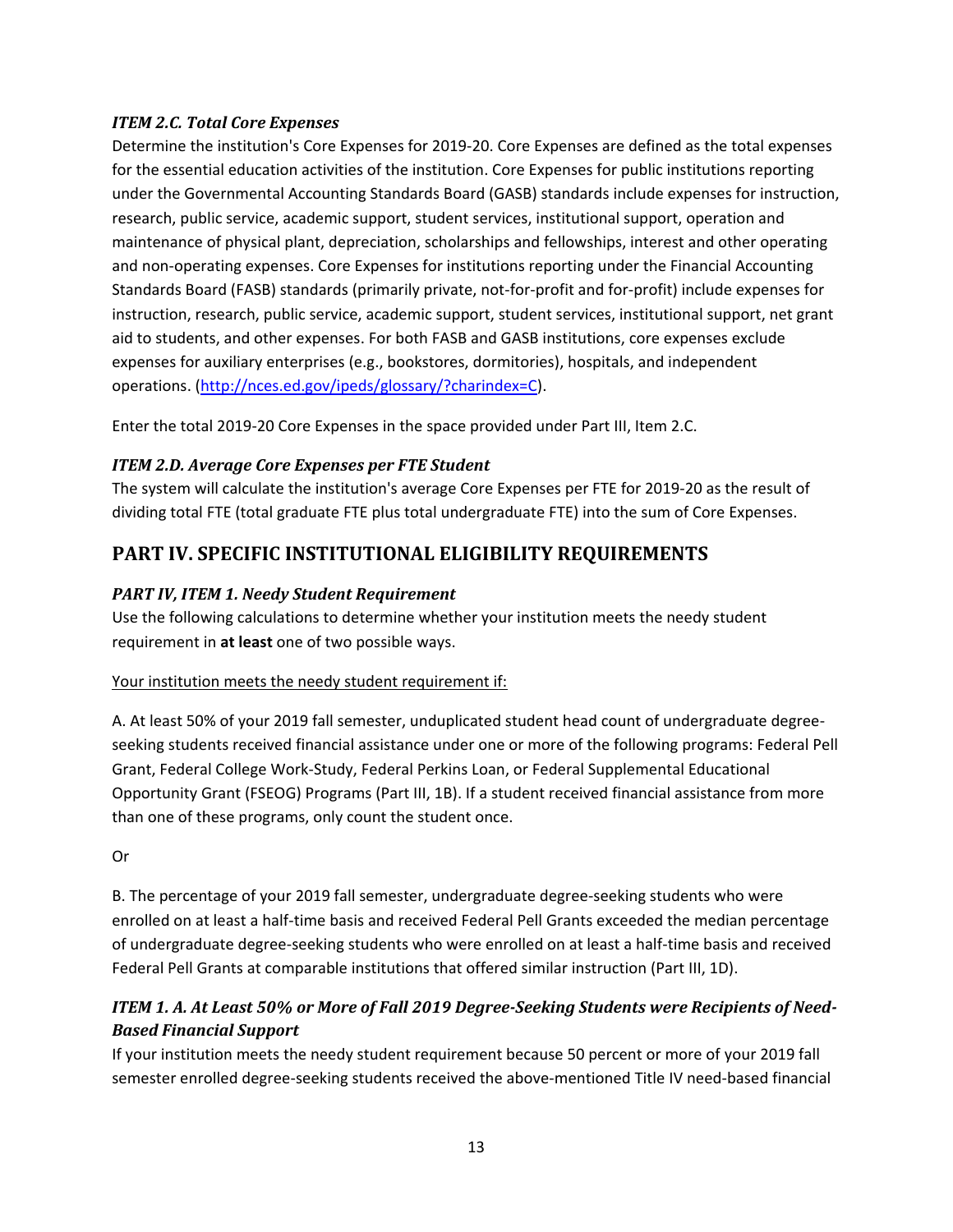assistance, select Part IV, Item 1.A. If the percentage turns out to be less than 50%, **DO NOT** select Part IV, Item 1.A.

**EXAMPLE:** Needy Student Calculation

To determine whether your institution meets the statutory needy student requirement for FY 2022, divide the number of 2019 fall semester, Title IV recipients (Part III, Item 1.B) by the 2019 fall semester enrollment of degree students (Part III, Item 1.A). The result (Part III, 1.B., divided by Part III, 1.A) is the percentage of needy students enrolled in the institution for the base year. If the result is 50 percent or more, your institution meets the statutory needy student requirement threshold. The regulations at 34 CFR Part 606.3(a)(1) and at 34 CFR Part 607.3(a)(1) describe the needy student requirement.

Example

2019 fall semester enrollment (Part III, 1.A) = 800 degree students

2019 fall semester Title IV recipients (Part III, 1.B) = 600 students

Percentage of recipients of need-based financial support

= 75% (600 divided by 800)

The example institution meets the needy student requirement because 50 percent or more of its 2019 fall semester degree-seeking students received need-based financial support*.*

## *ITEM 1.B. The Percentage of Federal Pell Grant Recipients at the Applicant Institution Exceeded the Median Percentage at Similar Institutions*

If your institution meets the statutory needy student requirement because the percentage of its 2019 fall semester enrolled students that received Pell Grants exceeded the median Federal Pell Grant percentage for its category of institutions (see below), check Part IV, Item 1.B. If your percentage does not exceed the median Federal Pell Grant percentage for your category of institutions, do not check Part IV, Item 1.B.

If the institution meets both Part IV, Items 1.A and 1.B, select Part IV, Item 1.A only.

#### **EXAMPLE:** Needy Student Calculation

To determine if your institution meets the statutory needy student requirement for FY 2022, divide the number of 2019 fall semester Pell Grant recipients (Part III Item 1.D) by the 2019 fall semester enrollment of half-time up to and including full-time degree seeking students (Part III Item 1.C). The result (Part III, 1.D, divided by Part III, 1.C) is the percentage of Pell Grant recipients enrolled in the institution for the base year. If this result exceeds the "Median Federal Pell Grant Percentage" for your category (type and control) of institutions, your institution meets the statutory needy student requirement threshold.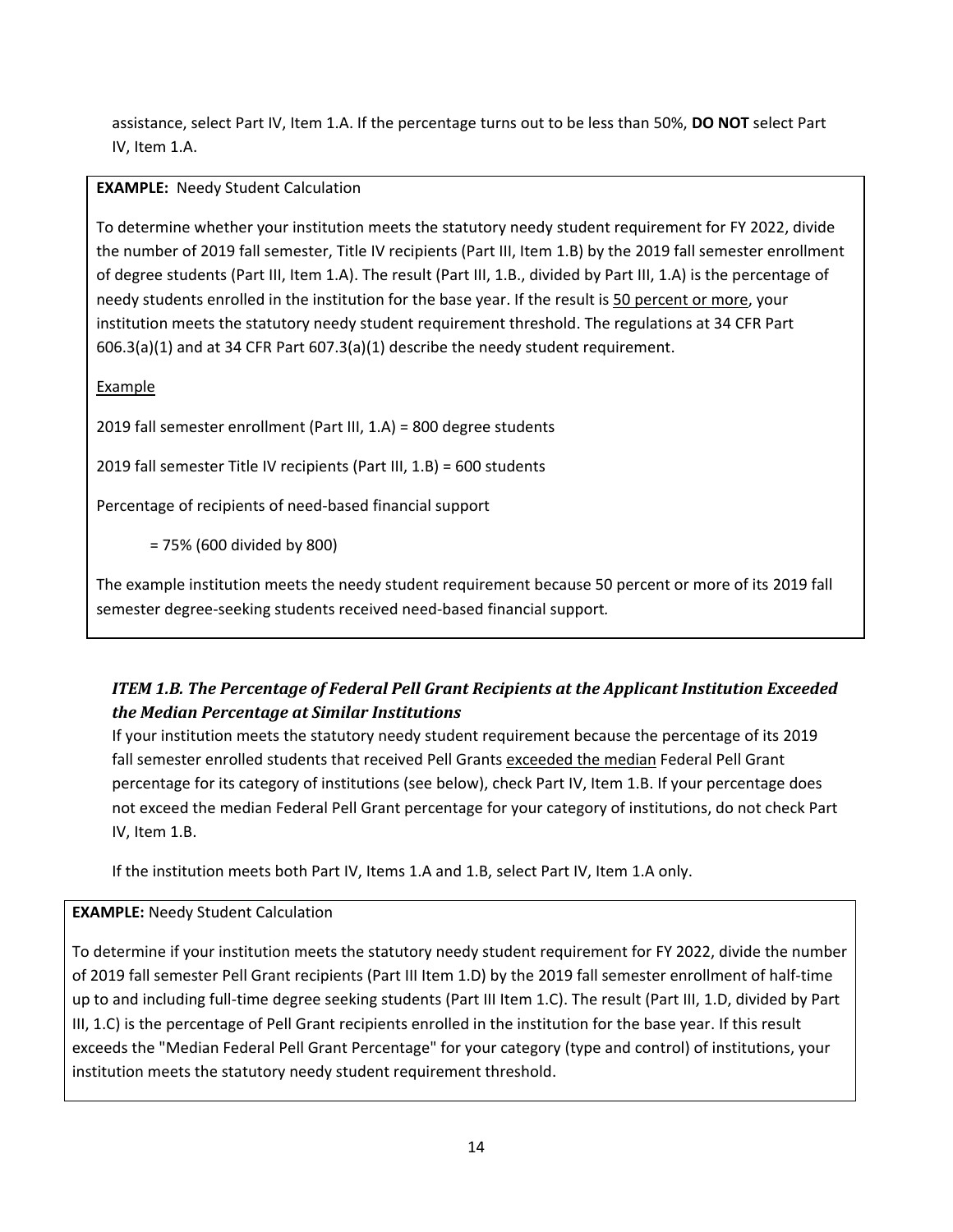#### **Example**

2019 fall semester enrollment of half-time up to full-time degree students (Part III, 1.C) = 1000

2019 fall semester Pell Grant recipients (Part III, 1.D) = 500

2019 Pell Grant percentage

= 50% (500 divided by 1000)

Here are the median Federal Pell Grant percentages or thresholds for base year 2019-20:

2-year public institutions, the median = 32%

2-year non-profit private institutions, the median = 54%

4-year public institutions, the median = 35%

4-year non-profit private institutions, the median = 35%

Since in our example, the institution's Pell Grant percentage is **greater** than the median Pell Grant percentage for any category of institution except 2-year non-profit private institutions, the example institution meets the needy student requirement except for 2-year non-profit private institutions.

#### *ITEM 1.C. Requesting a waiver of the Needy Student Requirement*

If the institution does not meet the statutory needy student requirement, you may request a waiver of this requirement. Review the six possible waivers below. These waivers correspond to the six options listed in the regulations at 34 CFR Part 606.3(b) and 34 CFR Part 607.3(b).

Select Part IV, Item 1.C, denoting that you are requesting a waiver.

After you review the six waivers for the needy student requirement, select the waiver(s) that applies to your institution's particular situation. You may apply for more than one waiver.

You must respond to all components of the waiver option. Prepare a separate narrative for each waiver option(s). Provide the required evidence (supporting documentation) for the chosen waiver option(s) and demonstrate that the waiver(s) applies to your particular institution. The narrative must contain compelling evidence. Mere statements of fact may not be enough to support your request. Provide supporting documentation (relevant studies, recent reports and/or data, etc.) to justify your request for a waiver. You may also upload supporting documentation when addressing the waiver(s).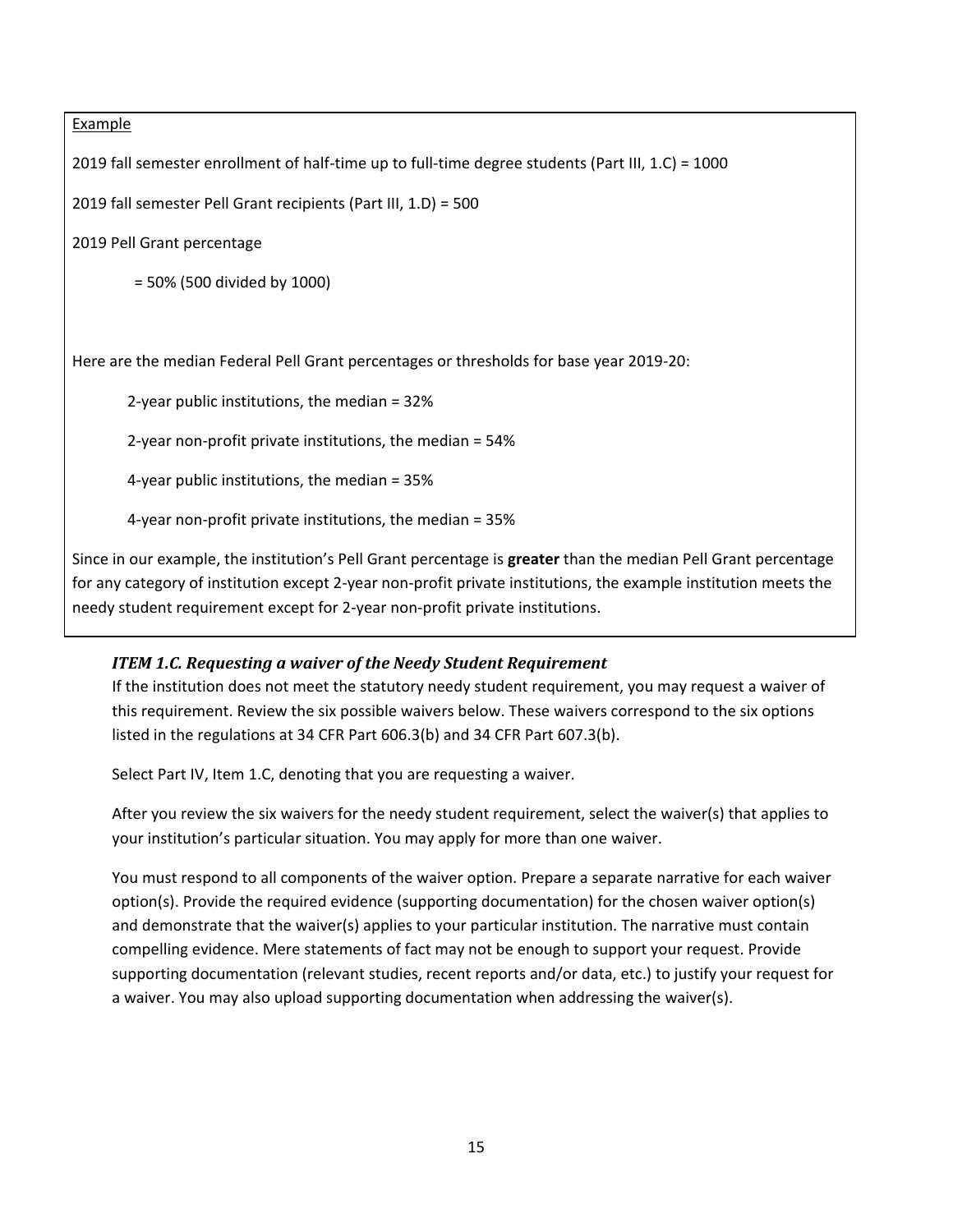# *Needy Student Waiver Option #1, 34 CFR 606.3(b)(1) and 607.3(b)(1)*

Provide evidence that the state provided more than 30 percent of your institution's budget for the 2019- 20 base year.

Provide evidence that your institution charged not more than \$99.00 per student for tuition and fees for the 2019-20 base year.

- 1. Identify the resources provided by the state, citing specific dollar amounts.
- 2. Show actual tuition and fees charged per student.
- 3. Provide the institution's posted tuition and fees.

### *Needy Student Waiver Option #2, 34 CFR 606.3(b)(2) and 607.3(b)(2)*

Provide evidence that at least 30 percent of the students served by your institution in the 2019-20 base year were students from low-income families.

The regulations at 34 CFR Part 606.7(c) and 34 CFR 607.7(e) define a low-income individual to be one from a family whose taxable income for the base year did not exceed 150% of an amount equal to the poverty level as determined by the U.S. Census Bureau. In the Federal Register Closing Date Notice, we state the low-income figures for 2019.

Provide evidence (statistical and whole numbers baseline data) that verifies your claim that at least 30 percent of your enrolled students were from low-income families.

### *Needy Student Waiver Option #3, 34 CFR 606.3(b)(3) and 607.3(b)(3)*

Provide evidence your institution, in the 2019-20 base year, substantially increased the higher education opportunities for low-income students who were also educationally disadvantaged, or from groups underrepresented in postsecondary education, or were minority students.

The program regulations at 34 CFR 606.7(b) and 607.7(e) define "*educationally disadvantaged,*" "*minority student"* and "*underrepresented.*"

Include the following information:

- 1. A description of the student body characteristics, including the racial/ethnic composition and the number of low-income students, for the 2019-20 base year.
- 2. The number of low-income students for the 2019-20 base year that were also educationally disadvantaged, from groups underrepresented in postsecondary education, or minority students.
- 3. A description of the programs and services in place during the 2019-20 base year that were specifically designed to increase the educational opportunities for the low-income students who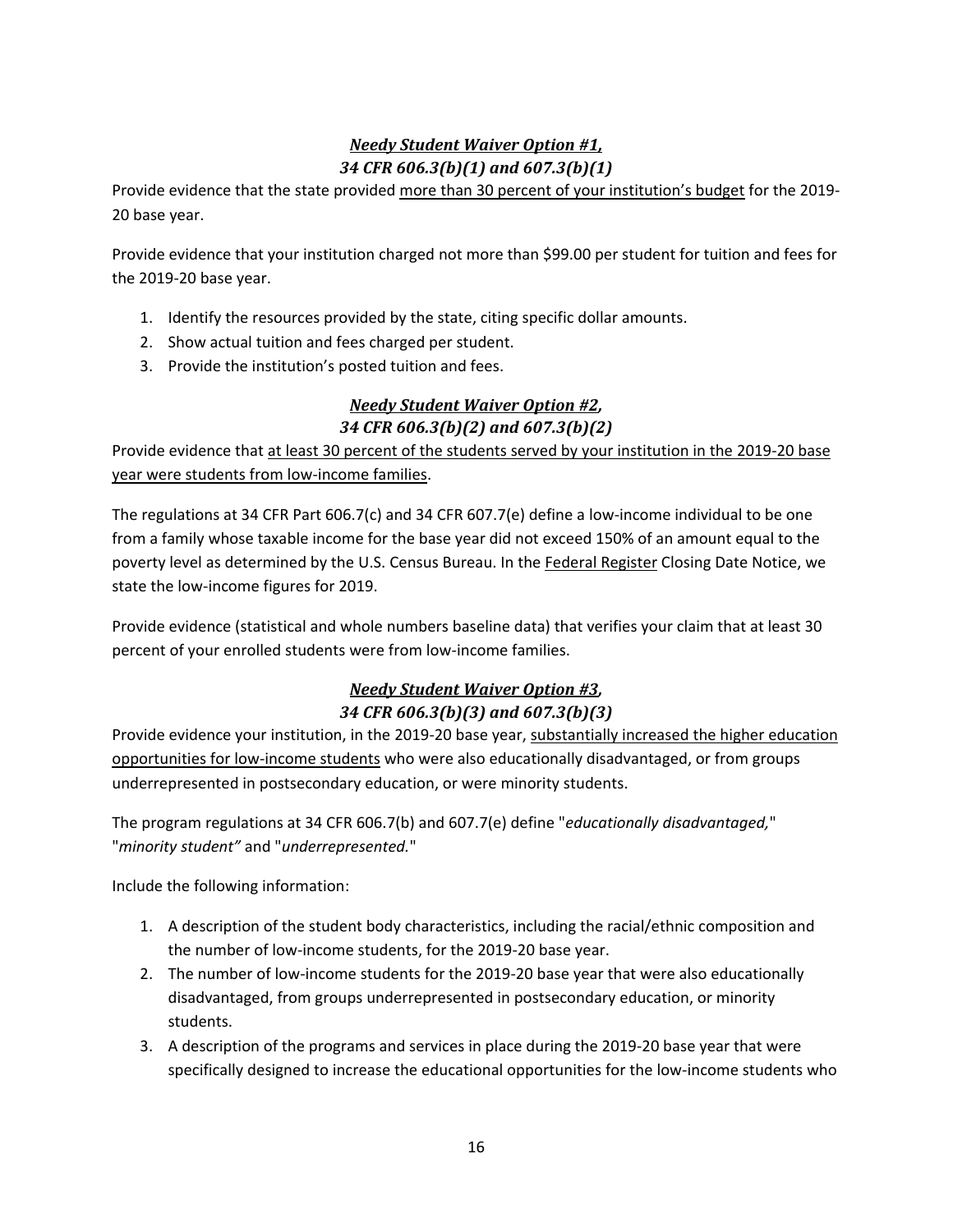were also educationally disadvantaged, from groups underrepresented in postsecondary education, or minority students.

4. A longitudinal progression detailing the number of these students served by the institution's programs and services during the past five academic periods: 2015-16, 2016-17, 2017-18, 2018- 19 and 2019-20.

# *Needy Student Waiver Option #4,*

# *34 CFR 606.3(b)(4) and 607.3(b)(4)*

Provide evidence that your institution substantially increased the higher education opportunities in the 2019-20 base year for individuals who resided in an area that is not included in a "Metropolitan Statistical Area" (MSA) as defined by the Office of Management and Budget and who were underserved by other postsecondary institutions.

Include the following information:

- 1. The geographical areas of residence for enrolled students in the 2019-20 base year including:
	- a. The percentage of enrolled students from MSA.
	- b. The percentage of enrolled students from locations outside MSAs.
- 2. In the supporting documents section, please upload a map or scale drawing showing the geographically isolated or rural nature of your institution's location including:
	- a. The institution's geographic relationship to the nearest other institution(s) of higher education and nearest MSA.
	- b. The mileage between the institution and other institutions.
	- c. The mileage between the institution and the nearest MSA.
- 3. A description of the geographic barriers and climatic and other conditions that limit the options of individuals to attend other institutions.
- 4. A brief longitudinal progression detailing the number of enrolled students served by the applicant institution during the past five academic periods: 2015-16, 2016-17, 2017-18, 2018-19 and 2019-20 who resided in areas outside the boundaries of an MSA.

## *Needy Student Waiver Option #5, 34 CFR 607.3(b)(5)*

Provide evidence that your institution is located on or within 50 miles of an American Indian reservation or of a substantial population of American Indians, and that the institution will substantially increase higher education opportunities for American Indians.

When addressing "higher education opportunities for American Indians;" include both student enrollment and retention.

Include the following information:

- 1. A map or scale drawing showing your institution's location in relation to the American Indian reservation or population center.
	- a. Include the mileage between the institution and the reservation or population center.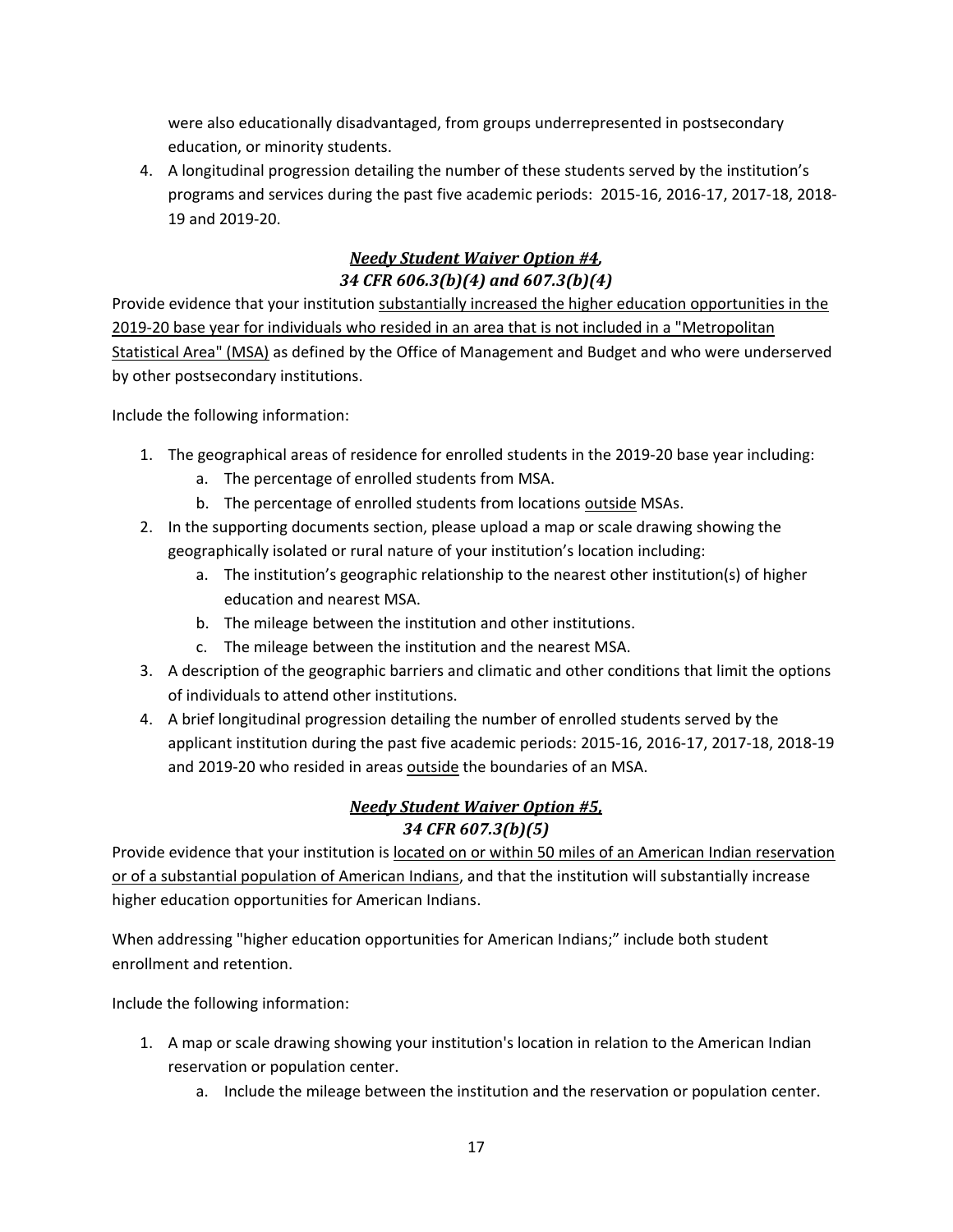- 2. A description of the student body characteristics for the 2019-20 base year and the two academic years preceding the base year (2017-18 and 2018-19).
	- a. Include the racial/ethnic composition and specifically identify the number and percentage of American Indian students by full-time and part-time status.
- 3. Describe the programs and services in place during the 2019-20 base year and the two academic years preceding the base year (2017-18 and 2018-19) that were specifically designed to increase the higher educational opportunities for American Indians.
- 4. Describe your institution's plans to develop and implement programs and services specifically designed to increase the higher educational opportunities for American Indians.
- 5. Describe the institution's enrollment goals for American Indian students for these academic years (2021-22, 2022-23, and 2023-24).
	- a. Provide a detailed explanation of the institution's plans to meet these goals.

# *Needy Student Waiver Option #6, 34 CFR 607.3(b)(7) and 606.3(b)(5)*

Provide evidence that your institution will substantially increase higher education opportunities for Black or African Americans, Hispanic Americans, Native Americans, Asian Americans or Pacific Islanders, including Native Hawaiians.

Or

Provide evidence that your institution will substantially increase higher educational opportunities for Hispanic Americans.

When addressing "higher education opportunities" include both student enrollment and retention.

Include the following information:

- 1. A description of the student body characteristics for the 2019-20 base year and the two academic years preceding the base year (2017-18 and 2018-19). Include the racial/ethnic composition and specifically identify the number and the percentage for each racial/ethnic group listed above by full-time and part-time status.
- 2. Describe the programs and services in place during the 2019-20 base year and the two academic years preceding the base year (2017-18 and 2018-19) that were specifically designed to increase the higher educational opportunities for one or more of the racial/ethnic groups listed above.
- 3. Describe the programs and services your institution **is currently developing** that are specifically designed to increase the higher educational opportunities for one or more of the racial/ethnic groups listed above. Include the projected date(s) for the implementation of these programs and services.
- 4. Describe your institution's enrollment goals for one or more of the racial/ethnic groups listed above for these academic years (2021-22, 2022-23 and 2023-24).
	- a. Provide a detailed explanation of the institution's plans to meet these goals.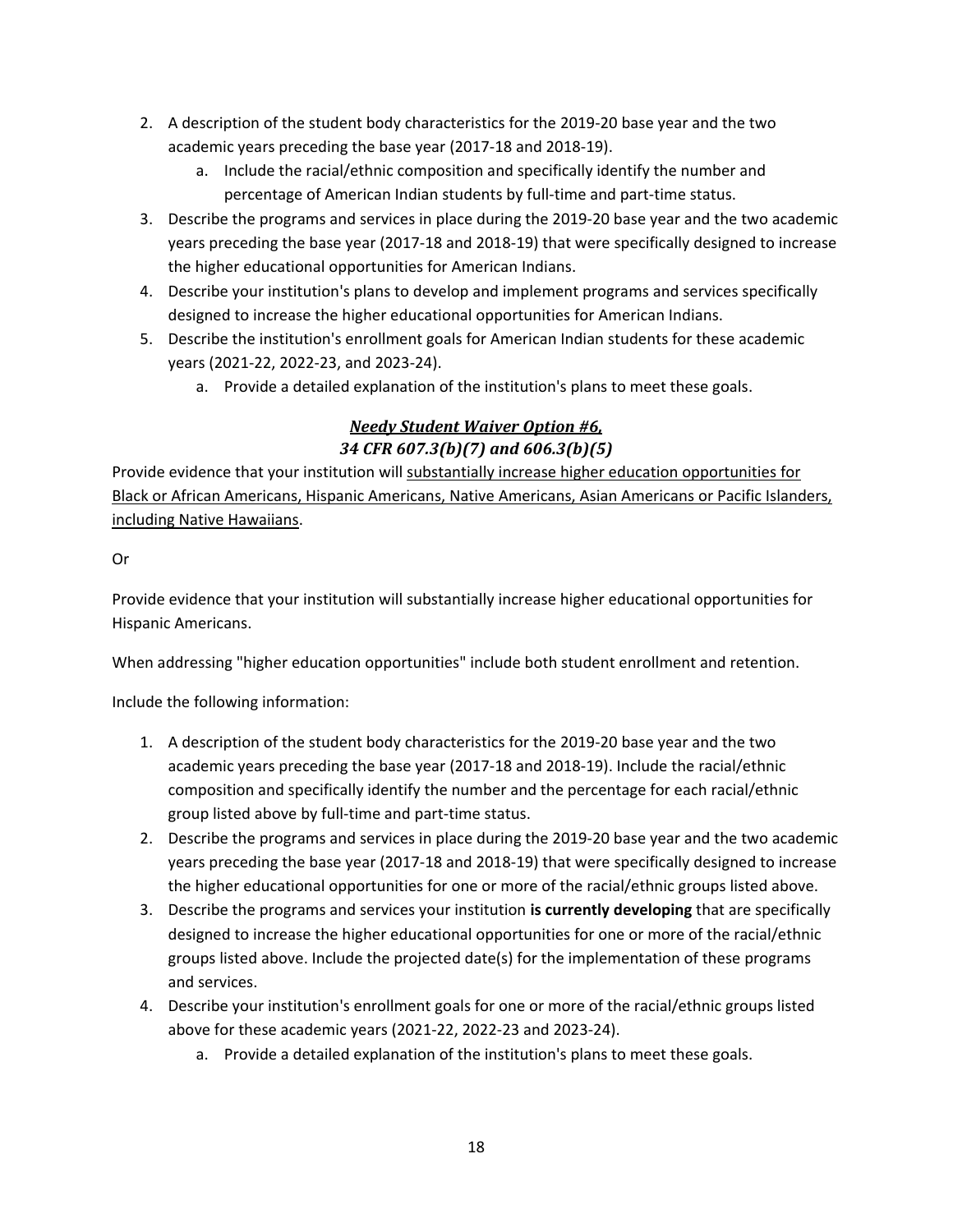#### *PART IV, ITEM 2. Core Expenses Requirement*

Your institution meets the Core Expenses requirement if its average Core Expenses per FTE student cited in Part III, Item 2.D, is **less than** the average Core Expenses per FTE for the same category (control and type) of institution. The average 2019-20 Core Expenses per FTE student for each category (control and type) of institution is the following:

| 2-year, public institution | $=$ | \$15,641 | per FTE student |
|----------------------------|-----|----------|-----------------|
| 2-year, non-profit private | $=$ | \$18,412 | per FTE student |
| 4-year, public institution | $=$ | \$34,275 | per FTE student |
| 4-year, non-profit private | $=$ | \$42,922 | per FTE student |

#### *PART IV, ITEM 2.A*

Check Item 2.A only if your institution's 2019-20 average Core Expenses per FTE are **less than** the average Core Expenses per FTE student for its category of institution.

#### *PART IV, ITEM 2.B*

If the institution does not meet the Core Expenses threshold, you may request a waiver of this requirement. Review the five possible waiver options below. These options correspond to the five options listed in the regulations at 34 CFR Part 606.4(d) and 34 CFR Part 607.4(d).

Select Item 2.B if your institution **exceeded** the Core Expenses threshold and you are requesting a waiver.

After you review the five possible waiver options for the Core Expenses requirement, select the option(s) that applies to your institution's particular situation. You may apply for more than one option.

Prepare a separate narrative for each waiver option(s) that provides the required evidence for the chosen waiver option(s) and demonstrates that the waiver(s) applies to your particular institution. The narrative must contain compelling evidence. Mere statements of fact may not be enough to support your request. Provide supporting documentation (relevant studies, recent reports, and/or data, etc.) to justify your request for a waiver. You may also upload supporting documentation when addressing the waivers.

You must respond to all components of the waiver option and provide supporting documentation (relevant studies, recent reports and/or data, etc.) to justify your request for a waiver.

### *Core Expenses Waiver Option #1, 34 CFR 606.4(d)(1) and 607.4(d)(1)*

Low student enrollment in the fall 2019 distorted your institution's Core Expenses per FTE undergraduate student and the institution's eligible designation is otherwise consistent with the purposes of the Titles III, V, or VII program.

Provide detailed evidence to support your claim that low student enrollment in 2019 distorted your Core Expenses.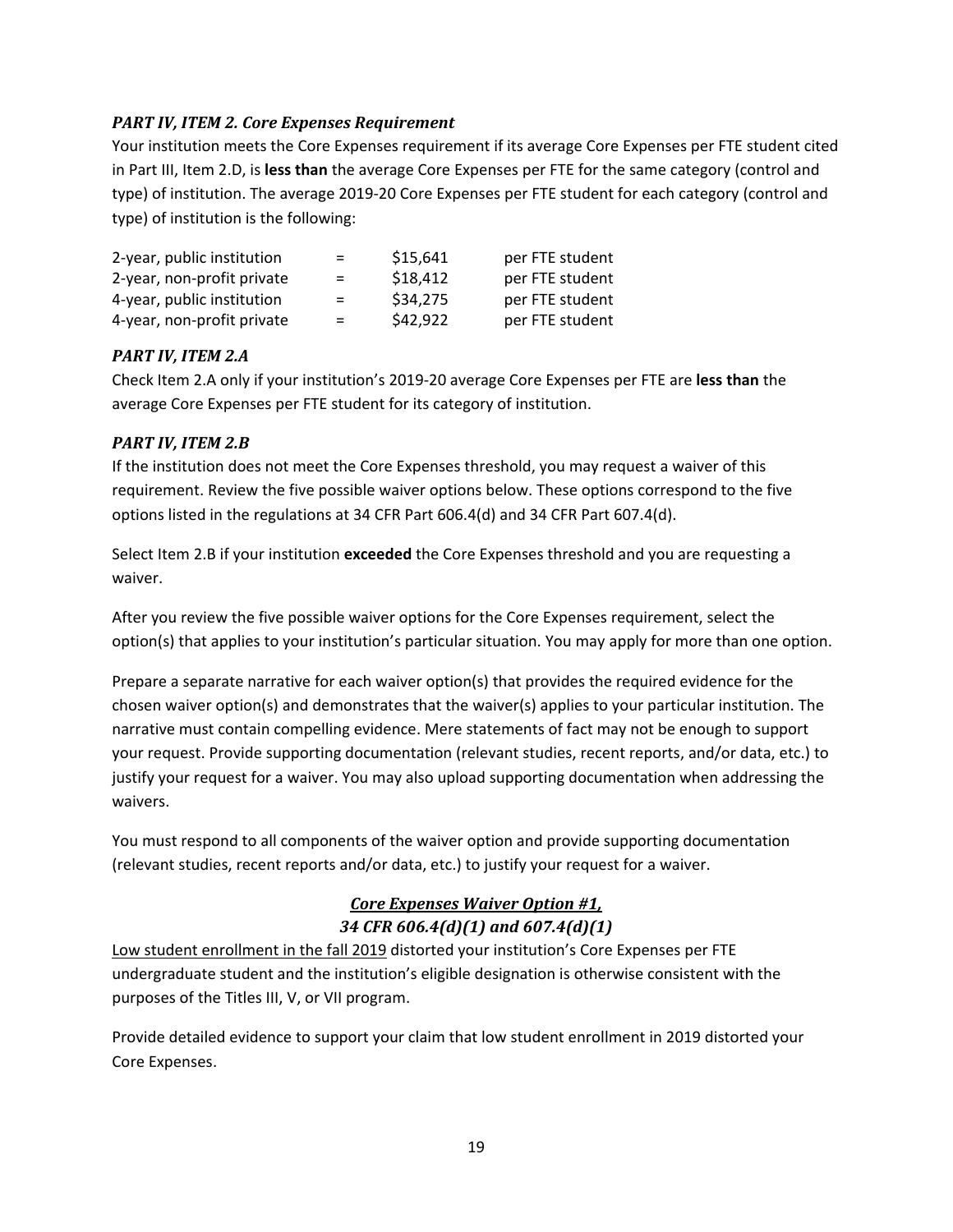- 1. Show that enrollments in the years prior to and after 2019-20 were greater, citing specific numbers.
- 2. Include comparisons with similar IHEs.

### *Core Expenses Waiver Option #2, 34 CFR 606.4(d)(2) and 607.4(d)(2)*

Location of the institution in an unusually high cost-of-living area distorted your institution's Core Expenses per FTE undergraduate student and the institution's eligible designation is otherwise consistent with the purposes of the Titles III, V, or VII program.

- 1. Provide documentation from a governmental source to substantiate the high cost-of-living in the area.
- 2. Provide documentation (statistics) from local, state and/or national sources.
	- a. Include comparisons with similar IHEs.

### *Core Expenses Waiver Option #3, 34 CFR 606.4(d)(3) and 607.4(d)(3)*

High energy costs distorted your institution's Core Expenses per FTE undergraduate student and the institution's eligible designation is otherwise consistent with the purposes of the Titles III, V, or VII program.

- 1. Provide documentation to substantiate the high energy costs.
- 2. Provide comparisons with similar IHEs.

## *Core Expenses Waiver Option #4, 34 CFR 606.4(d)(4) and 607.4(d)(4)*

An increase in State funding, that was part of a desegregation plan for higher education, distorted your institution's Core Expenses per FTE undergraduate student and the institution's eligible designation is otherwise consistent with the purposes of the Titles III, V, or VII program.

1. Provide documentation to substantiate your request.

### *Core Expenses Waiver Option #5, 34 CFR 606.4(d)(5) and 607.4(d)(5)*

Operation of high-cost professional schools such as medical and dental schools (post-baccalaureate programs) distorted your institution's E&G expenditures per FTE undergraduate student, and the institution's eligible designation is otherwise consistent with the purposes of the Titles III, V, or VII program.

- 1. Provide documentation to substantiate your request.
	- a. Include enrollment and cost comparisons with similar IHEs.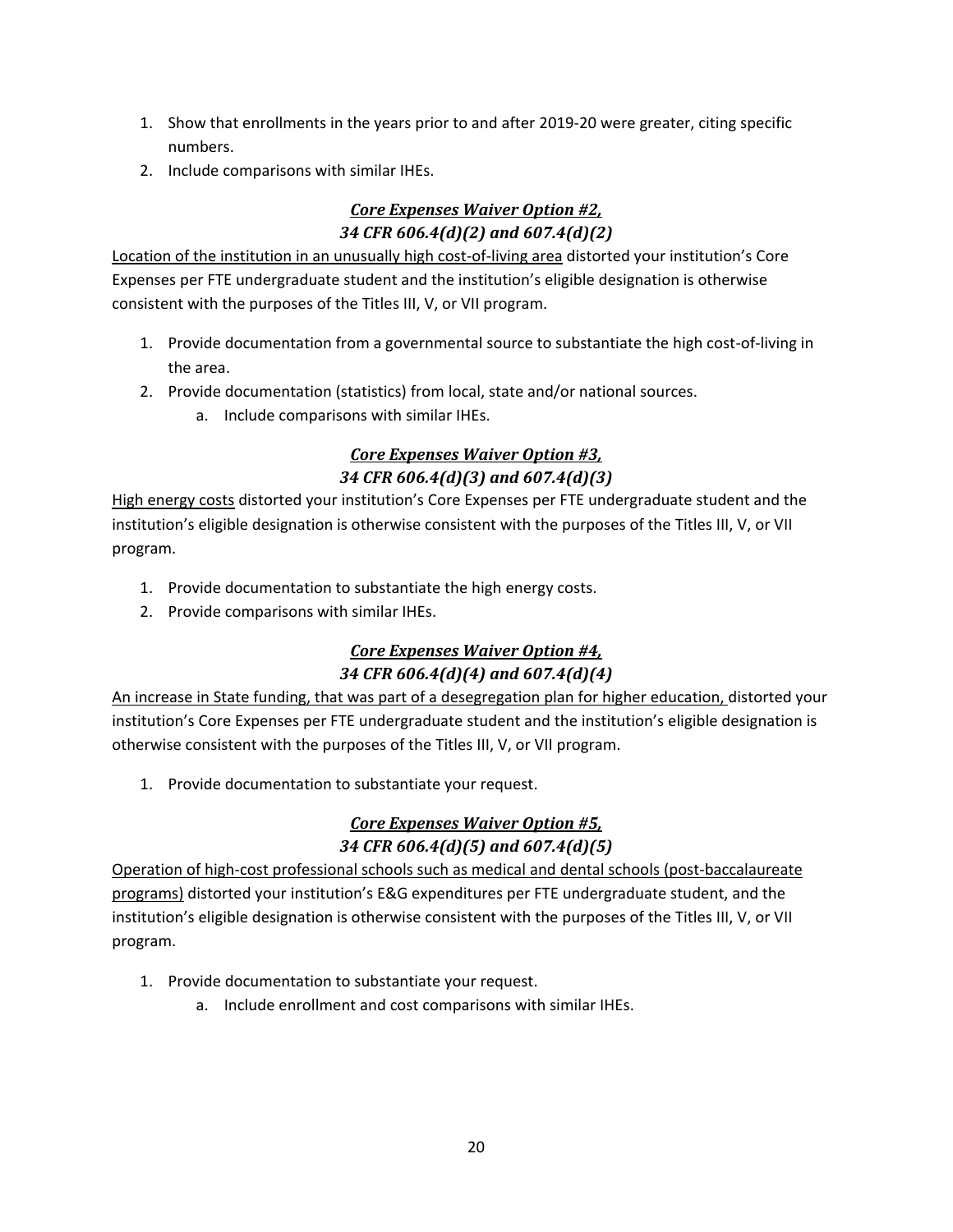### <span id="page-22-0"></span>**PART V. CERTIFICATION**

A duly authorized representative of the institution must check the box in Part V to certify that to the best of his or her knowledge that all data in the application are true and correct and that the applicant institution will comply with the required assurances. By checking this box and submitting this application, the applicant institution also certifies that they meet the accrediting requirements and, if applicable, meet the definition of a branch campus.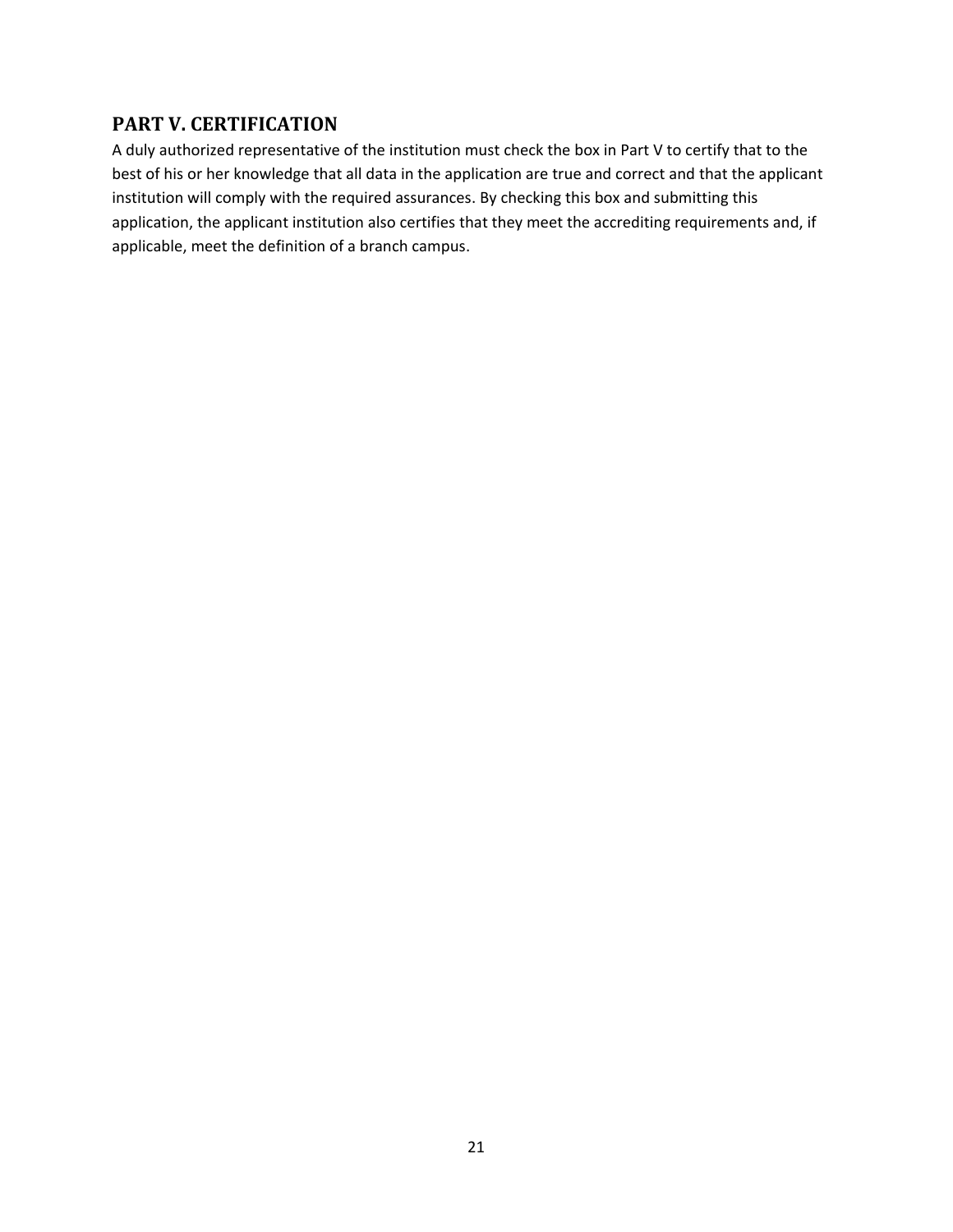# <span id="page-23-0"></span>**APPENDICES**

1. Application for Designation As An Eligible Institution (ED Form 1049)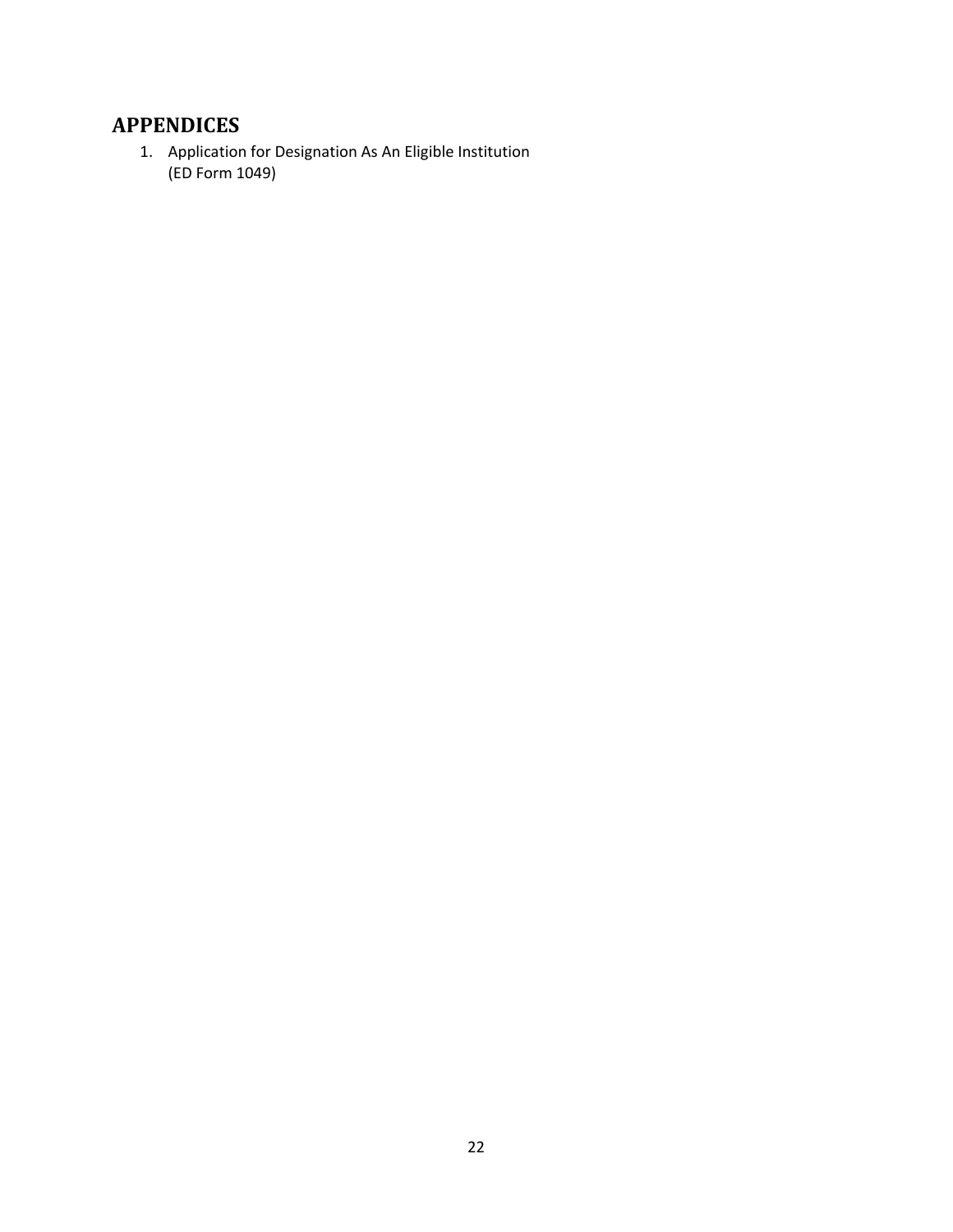#### **UNITED STATES DEPARTMENT OF EDUCATION WASHINGTON, D.C. 20202**

### <span id="page-24-0"></span>**2022 APPLICATION FOR DESIGNATION AS AN ELIGIBLE INSTITUTION**

#### To apply for grants under Title III Programs SIP, ANNH, ANNAPISI, NASNTI, HSI STEM, and PBI Title V Programs HSI and PPOHA Authority: 34 CFR Part 606 and 607 Programs Important: You are required to provide the information requested in order to obtain or retain a benefit.

According to the Paperwork Reduction Act of 1995, no persons are required to respond to a collection of information unless such collection displays a valid OMB control number. The valid OMB control number for this information collection is 1840-0103. The time required to complete this information collection is estimated to average 7.00 hours (or minutes) per response, including the time to review instructions, search existing data resources, gather data, and complete and review information collection. If you have any comments concerning the accuracy of this estimate or suggestions for improving this form, please write to: U.S. Department of Education, Washington, D.C. 20202-4561. If you have comments or concerns regarding the status of your individual submission for this form, write directly to: Institutional Services, U.S. Department of Education, 400 Maryland Avenue SW, Washington, D.C., 20202.

#### \* This form must be completed electronically.

#### Part I. Identity of Applicant Institution

- 1. Institution/Campus OPEID Number:
- 2. Name of Institution/Campus Requesting:
- 3. Address (Street # or P.O. Box and Street Name, City, State, Zip):
- 4. Contact Person's Name: (Last Name, First Name, Middle Initial):
- 5. Contact Person's Title, Phone Number, Extension:
- 6. E-mail Address:
- 7. Data Universal Numbering System (DUNS Number):
- 8. Type (mark one): ( ) Two-Year Institution ( ) Four-Year Institution
- 9. Control (mark one): ( ) Private Non-Profit Institution ( ) Public Institution

#### Part II. Institutional Enrollment

- 1. Total Institutional Enrollment (Fall 2019 Head Count):
- 2. Total Minority Enrollment (Fall 2019 Head Count):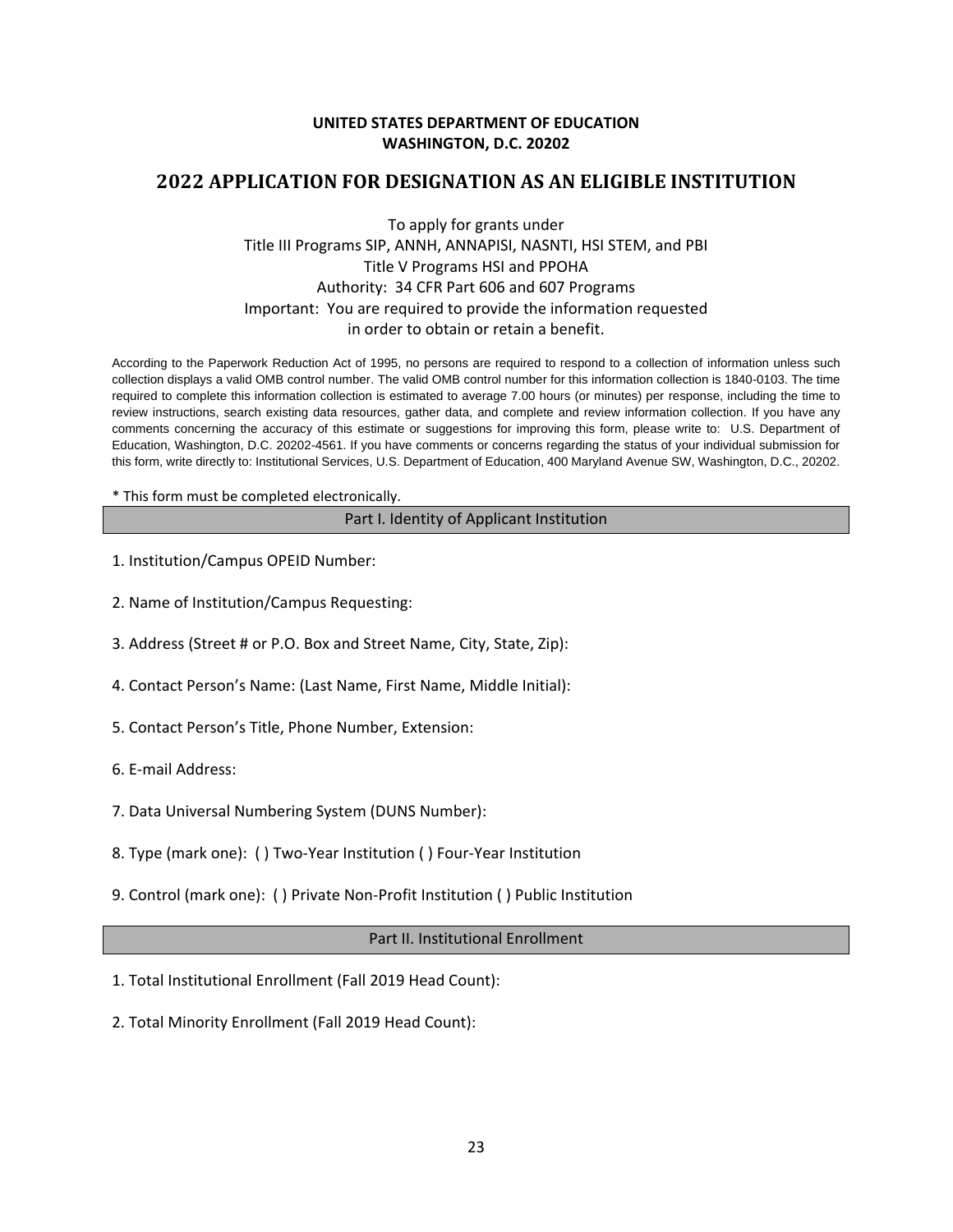#### Part III. Institutional Statistics

#### **1. Needy Student Requirement**

- A. Fall 2019 Head Count Enrollment of Undergraduate and Graduate Degree Students:
- B. Fall 2019 Recipients of Title IV Need-Based Financial Assistance:

(Include Only Pell Grant, Supplemental Educational Opportunity Grant, College Work Study, and Perkins Loan)

- C. Fall 2019 Enrollment of Half-Time up to and including Full-Time Undergraduate Students:
- D. Fall 2019 Pell Grant Recipients:

#### **2. Core Expenses Requirement**

- A. Undergraduate Full-Time Equivalent Fall 2019 Enrollment
	- a. Total Full-Time Undergraduate Students:
	- b. Total Number of Credit Hours for all Part-Time Undergraduate Students:
- B. Graduate Full-Time Equivalent Fall 2019 Enrollment:
	- a. Total Full-Time Graduate Students:
	- b. Total Number of Credit Hours for all Part-Time Graduate Students:
- C. Total 2019-20 Core Expenses:
- D. Average 2019-20 Core Expenses per FTE = C/(A+B):

#### Part IV. Specific Institutional Eligibility Requirements

#### **1. Needy Student Requirement (mark A, B. or C)**

( ) A. According to the result, after dividing item 1B by item 1A in Part III of this form, at least 50% of Degree Students are recipients of Need-Based Financial Support; or

( ) B. According to the result, after dividing item 1D by item 1C in Part III of this form, our enrollment exceeds the pertinent threshold for Substantial Percentage of Students Receiving Pell Grants for the 2019-20 year.

( ) C. Requesting Waiver (Section 607.3(b) and Section 606.3(b) option(s):

Check an option, and attach the narrative justification to this form.

#### **2. Core Expenses Requirement (mark A or B)**